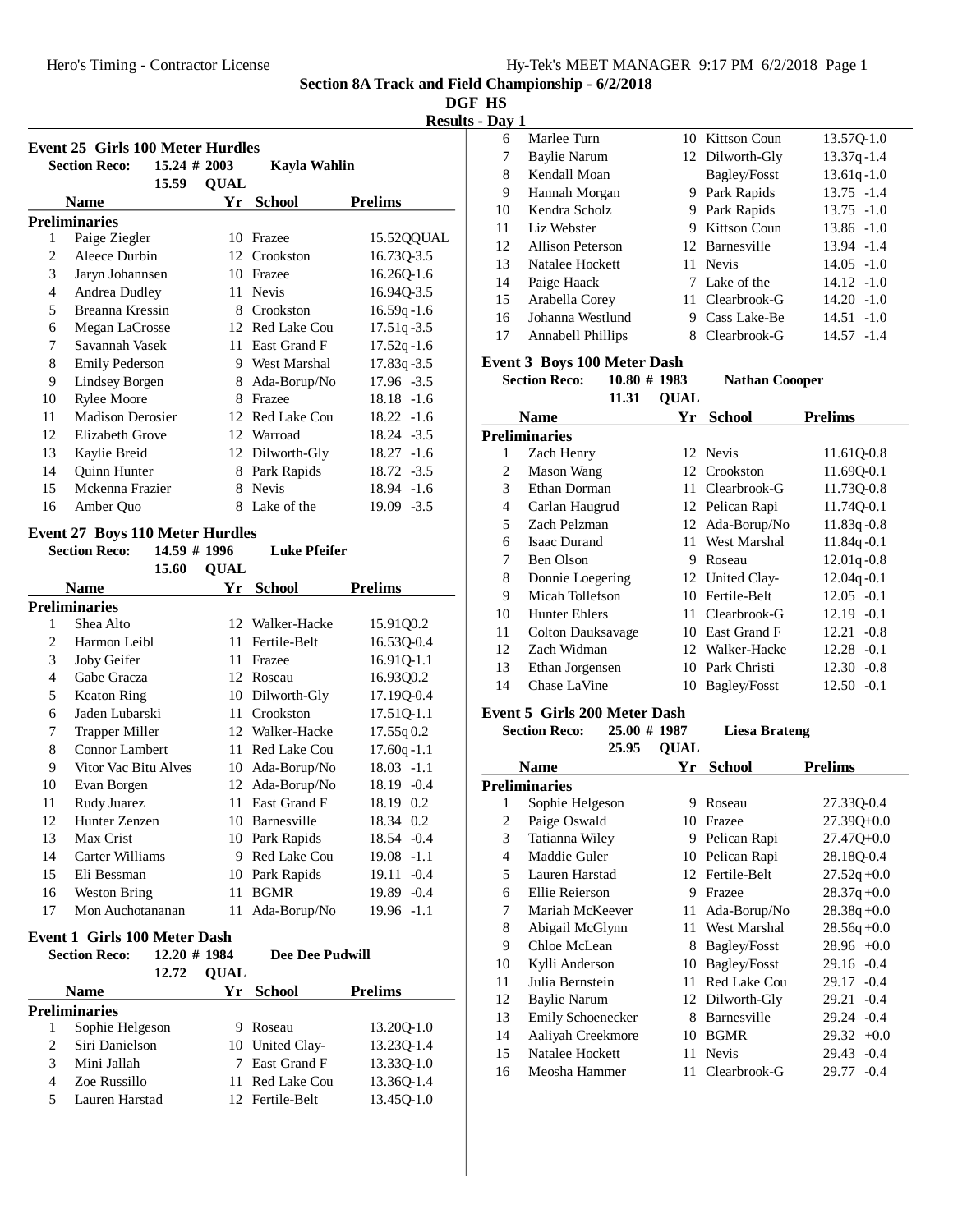Hero's Timing - Contractor License

|  | Hy-Tek's MEET MANAGER 9:17 PM 6/2/2018 Page 2 |  |  |
|--|-----------------------------------------------|--|--|
|  |                                               |  |  |

**Section 8A Track and Field Championship - 6/2/2018**

### **DGF HS**

**Results - Day 1**

|               | <b>Event 7 Boys 200 Meter Dash</b><br><b>Section Reco:</b>                                                                               | $22.30 \# 1983$ | <b>Nathan Cooper</b> |                             |
|---------------|------------------------------------------------------------------------------------------------------------------------------------------|-----------------|----------------------|-----------------------------|
|               | 22.75                                                                                                                                    | <b>QUAL</b>     |                      |                             |
|               | <b>Name</b><br><b>Preliminaries</b>                                                                                                      |                 | Yr School            | <b>Prelims</b>              |
| 1             | Zach Henry                                                                                                                               |                 | 12 Nevis             | 23.68Q-0.6                  |
| 2             | <b>Mason Wang</b>                                                                                                                        |                 | 12 Crookston         | 24.03Q-0.8                  |
| 3             | Caleb Wutzke                                                                                                                             |                 | 11 Frazee            | 24.31Q-0.6                  |
| 4             | Carlan Haugrud                                                                                                                           |                 | 12 Pelican Rapi      | 24.41Q-0.8                  |
| 5             | Micah Tollefson                                                                                                                          |                 | 10 Fertile-Belt      | 24.39q-0.6                  |
| 6             | Noah Kiel                                                                                                                                |                 | 9 Crookston          | 24.69q-0.6                  |
| 7             | Jacob Morgan                                                                                                                             |                 | 10 Barnesville       | 24.72q-0.8                  |
| 8             | Bryce Kuznia                                                                                                                             |                 | 12 East Grand F      | 24.77q-0.8                  |
| 9             | Ben Olson                                                                                                                                |                 | 9 Roseau             | $25.01 - 0.8$               |
| 10            | <b>Colton Dauksavage</b>                                                                                                                 |                 | 10 East Grand F      | $25.14 -0.6$                |
| 11            | Ethan Jorgensen                                                                                                                          |                 | 10 Park Christi      | $25.23 -0.6$                |
| 12            | Zachary Lykins                                                                                                                           |                 | 12 Bagley/Fosst      | $25.39 -0.6$                |
| 13            | Alex Fahey                                                                                                                               |                 | 11 Northome/Kel      | $25.40 -0.8$                |
| 14            | <b>Jonny Hamnes</b>                                                                                                                      |                 | 10 Clearbrook-G      | $25.57 -0.8$                |
| 15            | Josh Bernia                                                                                                                              |                 | 10 Crookston         | $25.65 -0.6$                |
| 16            | <b>Brady Winter</b>                                                                                                                      |                 | 10 Dilworth-Gly      | $26.01 - 0.8$               |
|               | Event 45 Girls 4x800 Meter Relay<br>$9:33.80 \# 2001$<br><b>Section Reco:</b><br>S. Olson, K. Jaenicke, H. Evans, A. Anderson<br>9:48.74 | <b>QUAL</b>     |                      |                             |
|               |                                                                                                                                          |                 |                      |                             |
|               | Team                                                                                                                                     |                 | <b>Relay</b>         | <b>Finals</b>               |
|               |                                                                                                                                          |                 |                      |                             |
| 1             | Pelican Rapids                                                                                                                           |                 |                      | 10<br>10:04.05              |
|               | 1) Chloe Paulson 9                                                                                                                       |                 | 2) Grace Johnson 12  |                             |
|               | 3) Kaylie Isaman 11                                                                                                                      |                 | 4) Abby Syverson 10  |                             |
| 2             | United Clay-Becker                                                                                                                       |                 |                      | 10:05.73<br>8               |
|               | 1) Paige Thompson 10                                                                                                                     |                 | 2) Izabella Olson 8  |                             |
|               | 3) Lily Peterson 8                                                                                                                       |                 | 4) Faith Rustad 8    |                             |
| 3             | Crookston                                                                                                                                |                 |                      | 10:18.56<br>6               |
|               | 1) Thea Oman 11                                                                                                                          |                 | 2) Hailey Spivey 11  |                             |
|               | 3) Luisa Bernia 12                                                                                                                       |                 | 4) Hayden Winjum 8   |                             |
| 4             | Park Rapids Area                                                                                                                         |                 |                      | 10:29.70<br>5               |
|               | 1) Tori Hilmanowski 12                                                                                                                   |                 |                      | 2) Morgan Koppelman 7       |
|               | 3) Jada Renneberg 10                                                                                                                     |                 | 4) Natalia Lopez 7   |                             |
| 5             | Northome/Kel                                                                                                                             |                 |                      | 10:35.54<br>4               |
|               | 1) Eitenmiller Sophia 12                                                                                                                 |                 |                      | 2) Shuh-Dietrich Trinity 10 |
| 6             | 3) Shuh-Dietrch Terra 10                                                                                                                 |                 | 4) Mills Zoey 10     | 3                           |
|               | Dilworth-Gly                                                                                                                             |                 |                      | 10:36.61                    |
|               | 1) Isabella Tollefson 9                                                                                                                  |                 | 2) Alexa Larson 9    |                             |
| 7             | 3) Raegan Dawson 8<br><b>East Grand Forks</b>                                                                                            |                 | 4) Arianna Gerdon 11 | 10:43.32<br>2               |
|               | 1) McKenna Garrett 11                                                                                                                    |                 | 2) Kora Jordheim 11  |                             |
|               | 3) Gracie Coulter 10                                                                                                                     |                 | 4) Kasumi Lee 9      |                             |
| 8             | West Marshall Fusion                                                                                                                     |                 |                      | 11:08.68<br>1               |
| <b>Finals</b> | 1) Greta Weberg 8                                                                                                                        |                 | 2) Casey Osowski 8   |                             |

|        |   | <b>Event 47 Boys 4x800 Meter Relay</b><br>Section Reco: 8:11.32 # 2001 |                        |                |
|--------|---|------------------------------------------------------------------------|------------------------|----------------|
|        |   | J. Nelson, S. Staskivige, J. Hendrickson, B. Nava<br>8:14.89           | <b>OUAL</b>            |                |
|        |   | Team                                                                   | <b>Finals</b><br>Relay |                |
| Finals |   |                                                                        |                        |                |
|        | 1 | Ada-Borup/No                                                           | 8:21.50                | 10             |
|        |   | 1) Christian Sterton 11                                                | 2) Tyrel Quick 12      |                |
|        |   | 3) Nick Mathsen 12                                                     | 4) Connor Thompson 12  |                |
|        | 2 | United Clay-Becker                                                     | 8:24.63                | 8              |
|        |   | 1) Nick Donovan 11                                                     | 2) Hunter Magnusson 11 |                |
|        |   | 3) Austin Osland 12                                                    | 4) Parker Tjaden 12    |                |
|        | 3 | Dilworth-Gly                                                           | 8:30.56                | 6              |
|        |   | 1) Dylan Taves 11                                                      | 2) Josh Finseth 8      |                |
|        |   | 3) Noah McDonald 12                                                    | 4) Dan Wilson 12       |                |
|        | 4 | Park Rapids Area                                                       | 8:50.34                | 5              |
|        |   | 1) Kolby Brandt 10                                                     | 2) Kaleb Stearns 8     |                |
|        |   | 3) Matt Benson 12                                                      | 4) Seth Breitweser 11  |                |
|        | 5 | Roseau                                                                 | 9:01.23                | $\overline{4}$ |
|        |   | 1) Brett Erickson 12                                                   | 2) Kyle Erickson 10    |                |
|        |   | 3) Ryden Jacobson 12                                                   | 4) Erick Laznicka 11   |                |
|        | 6 | <b>East Grand Forks</b>                                                | 9:15.69                | 3              |
|        |   | 1) Jonathan Krueger 8                                                  | 2) Seth Hoostie 9      |                |
|        |   | 3) Abdinajib Abdi 10                                                   | 4) Collin Porter 11    |                |
|        | 7 | <b>TrekNorth</b>                                                       | 9:31.97                | $\overline{c}$ |
|        |   | 1) Logan Humphrey 12                                                   | 2) Zane Esparza 11     |                |
|        |   | 3) Blake Bergeson 11                                                   | 4) Archer Oothoudt 10  |                |
|        | 8 | Crookston                                                              | 9:34.97                | 1              |
|        |   | 1) Ben Brantner 10                                                     | 2) Karsten Isaacson 9  |                |
|        |   | 3) Tai Baig 10                                                         | 4) Cameron Weiland 9   |                |
|        |   |                                                                        |                        |                |

### **Event 25 Girls 100 Meter Hurdles**

|                | <b>Section Reco:</b>  | 15.24 # 2003 |             | Kayla Wahlin    |               |                |
|----------------|-----------------------|--------------|-------------|-----------------|---------------|----------------|
|                |                       | 15.59        | <b>OUAL</b> |                 |               |                |
|                | <b>Name</b>           |              | Yr          | <b>School</b>   | <b>Finals</b> |                |
| <b>Finals</b>  |                       |              |             |                 |               |                |
| 1              | Paige Ziegler         |              |             | 10 Frazee       | 15.60         | 10             |
| $\mathfrak{D}$ | Aleece Durbin         |              |             | 12 Crookston    | 15.99         | 8              |
| 3              | Jaryn Johannsen       |              |             | 10 Frazee       | 16.10         | 6              |
| 4              | Breanna Kressin       |              |             | 8 Crookston     | 16.44         | 5              |
| 5              | Andrea Dudley         |              |             | 11 Nevis        | 16.94         | 4              |
| 6              | <b>Emily Pederson</b> |              | 9           | West Marshal    | 17.13         | 3              |
| 7              | Megan LaCrosse        |              |             | 12 Red Lake Cou | 17.18         | $\overline{c}$ |
| 8              | Savannah Vasek        |              |             | 11 East Grand F | 17.27         |                |
|                |                       |              |             |                 |               |                |

#### **Event 27 Boys 110 Meter Hurdles**

**Section Reco:** 14.59 # 1996 Luke Pfeifer **15.60 QUAL** 

|               | $\cdots\cdots$     | vv.n |                 |               |                |
|---------------|--------------------|------|-----------------|---------------|----------------|
|               | <b>Name</b>        |      | Yr School       | <b>Finals</b> |                |
| <b>Finals</b> |                    |      |                 |               |                |
|               | Shea Alto          |      | 12 Walker-Hacke | 15.73         | - 10           |
|               | Harmon Leibl       |      | 11 Fertile-Belt | 16.20         | 8              |
| 3             | Gabe Gracza        |      | 12 Roseau       | 16.51         | 6              |
|               | Joby Geifer        |      | 11 Frazee       | 16.54         | -5             |
| 5             | <b>Keaton Ring</b> |      | 10 Dilworth-Gly | 16.75         | $\overline{4}$ |
|               |                    |      |                 |               |                |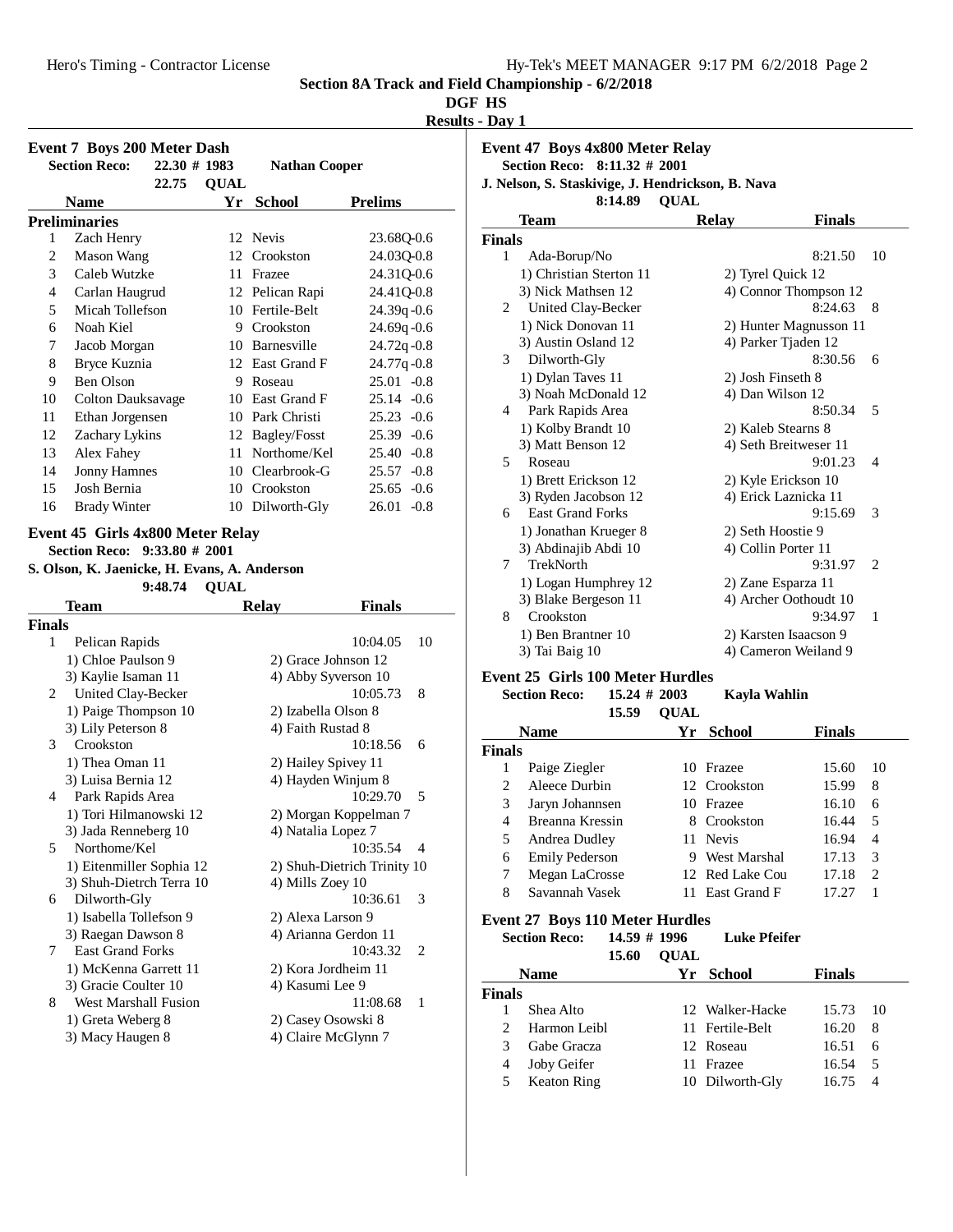$1:53.57$  3

**Section 8A Track and Field Championship - 6/2/2018**

| DGF | нs |
|-----|----|
|     |    |

|               |                                                   |             |                        |               |                | <b>Results - Day 1</b>                      |                          |
|---------------|---------------------------------------------------|-------------|------------------------|---------------|----------------|---------------------------------------------|--------------------------|
|               | Finals  (Event 27 Boys 110 Meter Hurdles)         |             |                        |               |                | Kittson Coun<br>6                           |                          |
|               | <b>Name</b>                                       |             | Yr School              | <b>Finals</b> |                | 1) Shelby Pankratz 10                       | 2) Rachel                |
| 6             | Connor Lambert                                    |             | 11 Red Lake Cou        | 17.31         | 3              | 3) Jennika Hewitt 8                         | 4) Liz Wel               |
| 7             | Jaden Lubarski                                    |             | 11 Crookston           | 17.74         | 2              | 7<br><b>Bagley Fosston</b>                  |                          |
| 8             | <b>Trapper Miller</b>                             |             | 12 Walker-Hacke        | 17.80         | -1             | 1) Julia Albright 12                        | 2) Chloe N               |
|               |                                                   |             |                        |               |                | 3) Kelby Fultz 10                           | 4) Kylli A               |
|               | <b>Event 1 Girls 100 Meter Dash</b>               |             |                        |               |                | 8<br>Red Lake County                        |                          |
|               | <b>Section Reco:</b><br>$12.20 \# 1984$           |             | <b>Dee Dee Pudwill</b> |               |                | $1)$ AJ Jones $10$                          | 2) Hollie I              |
|               | 12.72                                             | <b>OUAL</b> |                        |               |                | 3) Julia Bernstein 11                       | 4) Zoe Ru                |
|               | <b>Name</b>                                       |             | Yr School              | <b>Finals</b> |                | Event 39 Boys 4x200 Meter Relay             |                          |
| <b>Finals</b> |                                                   |             |                        |               |                | Section Reco: 1:32.54 # 1998                |                          |
| $\mathbf{1}$  | Sophie Helgeson                                   |             | 9 Roseau               | 13.01         | 10             | J. King, T. Lueck, D. Oian, B. McCoy        |                          |
| 2             | Siri Danielson                                    |             | 10 United Clay-        | 13.11         | 8              | 1:32.25                                     |                          |
| 3             | Mini Jallah                                       |             | 7 East Grand F         | 13.19         | 6              |                                             | <b>QUAL</b>              |
| 4             | Zoe Russillo                                      |             | 11 Red Lake Cou        | 13.34         | 5              | Team                                        | <b>Relay</b>             |
| 5             | Lauren Harstad                                    |             | 12 Fertile-Belt        | 13.39         | $\overline{4}$ | <b>Finals</b>                               |                          |
| 6             | Kendall Moan                                      |             | Bagley/Fosst           | 13.39         | 3              | <b>East Grand Forks</b><br>$\mathbf{1}$     |                          |
| 7             | Marlee Turn                                       |             | 10 Kittson Coun        | 13.46         | 2              | 1) Bryce Kuznia 12                          | 2) Casey I               |
| 8             | <b>Baylie Narum</b>                               |             | 12 Dilworth-Gly        | 13.69         | 1              | 3) Blake Moen 9                             | 4) Felix Z               |
|               |                                                   |             |                        |               |                | Frazee<br>2                                 |                          |
|               | <b>Event 3 Boys 100 Meter Dash</b>                |             |                        |               |                | 1) Caleb Drescher 12                        | 2) Cole Fl               |
|               | <b>Section Reco:</b><br>$10.80 \# 1983$           |             | <b>Nathan Coooper</b>  |               |                | 3) Caleb Wutzke 11                          | 4) Michae                |
|               | 11.31                                             | <b>QUAL</b> |                        |               |                | 3<br>Ada-Borup/No                           |                          |
|               | <b>Name</b>                                       |             | Yr School              | <b>Finals</b> |                | 1) Brennan Peterson 9                       | 2) Verdis 1              |
| <b>Finals</b> |                                                   |             |                        |               |                | 3) Brady Borgen 10                          | 4) Zach $P_6$            |
| 1             | Zach Henry                                        |             | 12 Nevis               | 11.48         | 10             | Dilworth-Gly<br>4                           |                          |
| 2             | <b>Mason Wang</b>                                 |             | 12 Crookston           | 11.55         | 8              | 1) Brady Winter 10                          | 2) Noah M                |
| 3             | Carlan Haugrud                                    |             | 12 Pelican Rapi        | 11.64         | 6              | 3) Logan Tucker 10                          | 4) Justin \              |
| 4             | Ethan Dorman                                      |             | 11 Clearbrook-G        | 11.75         | 5              | Crookston<br>5                              |                          |
| 5             | Zach Pelzman                                      |             | 12 Ada-Borup/No        | 11.87         | $\overline{4}$ | 1) Noah Kiel 9                              | $2)$ Josh Be             |
| 6             | Donnie Loegering                                  |             | 12 United Clay-        | 11.96         | 3              | 3) Lukas Meier 11                           | 4) Mason                 |
| 7             | Ben Olson                                         |             | 9 Roseau               | 11.97         | $\mathfrak{2}$ | Park Rapids Area<br>6                       |                          |
| 8             | <b>Isaac Durand</b>                               |             | 11 West Marshal        | 11.97         | $\mathbf{1}$   | 1) Josiah May 8                             | $2)$ Zach F <sub>1</sub> |
|               |                                                   |             |                        |               |                | 3) Spencer Fritze 11                        | 4) Eli Bes               |
|               | Event 37 Girls 4x200 Meter Relay                  |             |                        |               |                | <b>Bagley Fosston</b><br>7                  |                          |
|               | Section Reco: 1:46.00 # 5/30/2009 Bagley/Fosston* |             |                        |               |                | 1) Trey Netland 10                          | 2) Will Br               |
|               | M Berg, K Day, L Bardwell, A Huschle              |             |                        |               |                | 3) Zachary Lykins 12                        | 4) Isaac D               |
|               | 1:46.50                                           | <b>QUAL</b> |                        |               |                | United Clay-Becker                          |                          |
|               | Team                                              |             | <b>Relay</b>           | <b>Finals</b> |                | 1) Garrett Cossette 9                       | 2) Donnie                |
| <b>Finals</b> |                                                   |             |                        |               |                | 3) Shawn Skjold 10                          | 4) Noah G                |
| $\mathbf{1}$  | Frazee                                            |             |                        | 1:49.03       | 10             | Event 17 Girls 1600 Meter Run               |                          |
|               | 1) Paige Ziegler 10                               |             | 2) Jaryn Johannsen 10  |               |                | Section Reco: 5:08.24 # 5/30/2015 Marissa 0 |                          |
|               | 3) Ellie Reierson 9                               |             | 4) Paige Oswald 10     |               |                | 5:11.92                                     | <b>QUAL</b>              |
| 2             | Park Rapids Area                                  |             |                        | 1:49.88       | 8              | <b>Name</b>                                 | Yr School                |
|               | 1) Holly Johnson 8                                |             | 2) Hannah Morgan 9     |               |                | <b>Finals</b>                               |                          |
|               | 3) Julia Johnson 11                               |             | 4) Jaiden McCollum 12  |               |                | Katherine Geist<br>1                        | 10 Crookston             |
| 3             | United Clay-Becker                                |             |                        | 1:50.73       | 6              | 2<br>McKenna Langerud                       | 11 East Grand F          |
|               | 1) McKenzie Koenig 10                             |             | 2) Reagan Sellin 9     |               |                | 3<br>Jenna Manecke                          | Bagley/Fosst<br>9.       |
|               | 3) Maria Vetter 9                                 |             | 4) Siri Danielson 10   |               |                | Rebecca Heppner<br>4                        | 11 Warroad               |
| 4             | Warroad                                           |             |                        | 1:51.44       | 5              | 5<br>Macy Haugen                            | 8 West Marshal           |
|               | 1) Madeleine Bleess 11                            |             | 2) Olivia Goulet 8     |               |                | Chloe Paulson<br>6                          | 9 Pelican Rapi           |
|               | 3) Eliana Bleess 9                                |             | 4) Kelby Goulet 12     |               |                |                                             |                          |

5 Park Christian 1:52.61 4

1) Mackenzie Weinberger 12 2) Anna Koslowsky 10

3) Regan Anderson 9 4) Karley Motschenbacher 10

Schmiedeberg 8 bster 9  $1:53.93$  2 McLean 8 nderson 10  $1:56.34$  1 Knott 9  $\text{ssillo} 11$ 

|                             | 1.V2.2V                 | vuu                 |                        |    |
|-----------------------------|-------------------------|---------------------|------------------------|----|
|                             | <b>Team</b>             | <b>Relay</b>        | Finals                 |    |
| nals                        |                         |                     |                        |    |
| 1                           | <b>East Grand Forks</b> |                     | 1:33.23                | 10 |
|                             | 1) Bryce Kuznia 12      | 2) Casey Kallock 12 |                        |    |
|                             | 3) Blake Moen 9         | 4) Felix Zuniga 12  |                        |    |
| $\mathcal{D}_{\mathcal{L}}$ | Frazee                  |                     | 1:35.28                | 8  |
|                             | 1) Caleb Drescher 12    | 2) Cole Fleisher 10 |                        |    |
|                             | 3) Caleb Wutzke 11      |                     | 4) Michael Miller 12   |    |
| 3                           | Ada-Borup/No            |                     | 1:36.62                | 6  |
|                             | 1) Brennan Peterson 9   | 2) Verdis Barber 10 |                        |    |
|                             | 3) Brady Borgen 10      | 4) Zach Pelzman 12  |                        |    |
| 4                           | Dilworth-Gly            |                     | 1:36.90                | 5  |
|                             | 1) Brady Winter 10      |                     | 2) Noah McDonald 12    |    |
|                             | 3) Logan Tucker 10      | 4) Justin Wang 9    |                        |    |
| 5                           | Crookston               |                     | 1:37.04                | 4  |
|                             | 1) Noah Kiel 9          | 2) Josh Bernia 10   |                        |    |
|                             | 3) Lukas Meier 11       | 4) Mason Wang 12    |                        |    |
| 6                           | Park Rapids Area        |                     | 1:38.34                | 3  |
|                             | 1) Josiah May 8         | 2) Zach Fritze 11   |                        |    |
|                             | 3) Spencer Fritze 11    | 4) Eli Bessman 10   |                        |    |
| 7                           | <b>Bagley Fosston</b>   |                     | 1:39.81                | 2  |
|                             | 1) Trey Netland 10      |                     | 2) Will Brinkman 12    |    |
|                             | 3) Zachary Lykins 12    |                     | 4) Isaac Dryburgh 11   |    |
|                             | United Clay-Becker      |                     | DQ                     |    |
|                             | 1) Garrett Cossette 9   |                     | 2) Donnie Loegering 12 |    |
|                             | 3) Shawn Skjold 10      | 4) Noah Glad 11     |                        |    |

# **Sarlson**

| Name  |                       | Yr | <b>School</b>       | <b>Finals</b> |    |
|-------|-----------------------|----|---------------------|---------------|----|
| inals |                       |    |                     |               |    |
|       | Katherine Geist       | 10 | Crookston           | 5:23.38       | 10 |
| 2     | McKenna Langerud      |    | 11 East Grand F     | 5:34.92       | 8  |
| 3     | Jenna Manecke         | 9. | <b>Bagley/Fosst</b> | 5:41.43       | 6  |
| 4     | Rebecca Heppner       | 11 | Warroad             | 5:42.94       | 5  |
| 5     | Macy Haugen           | 8  | West Marshal        | 5:42.95       | 4  |
| 6     | Chloe Paulson         |    | 9 Pelican Rapi      | 5:50.85       | 3  |
| 7     | Abby Borowicz         |    | 7 Crookston         | 5:54.87       | 2  |
| 8     | <b>Braylee Riewer</b> | 8  | Frazee              | 5:55.02       |    |
| 9     | <b>Tessa Hultin</b>   | 10 | Park Christi        | 5:59.97       |    |
| 10    | Brooklyn Erickson     |    | 12 Ada-Borup/No     | 6:00.46       |    |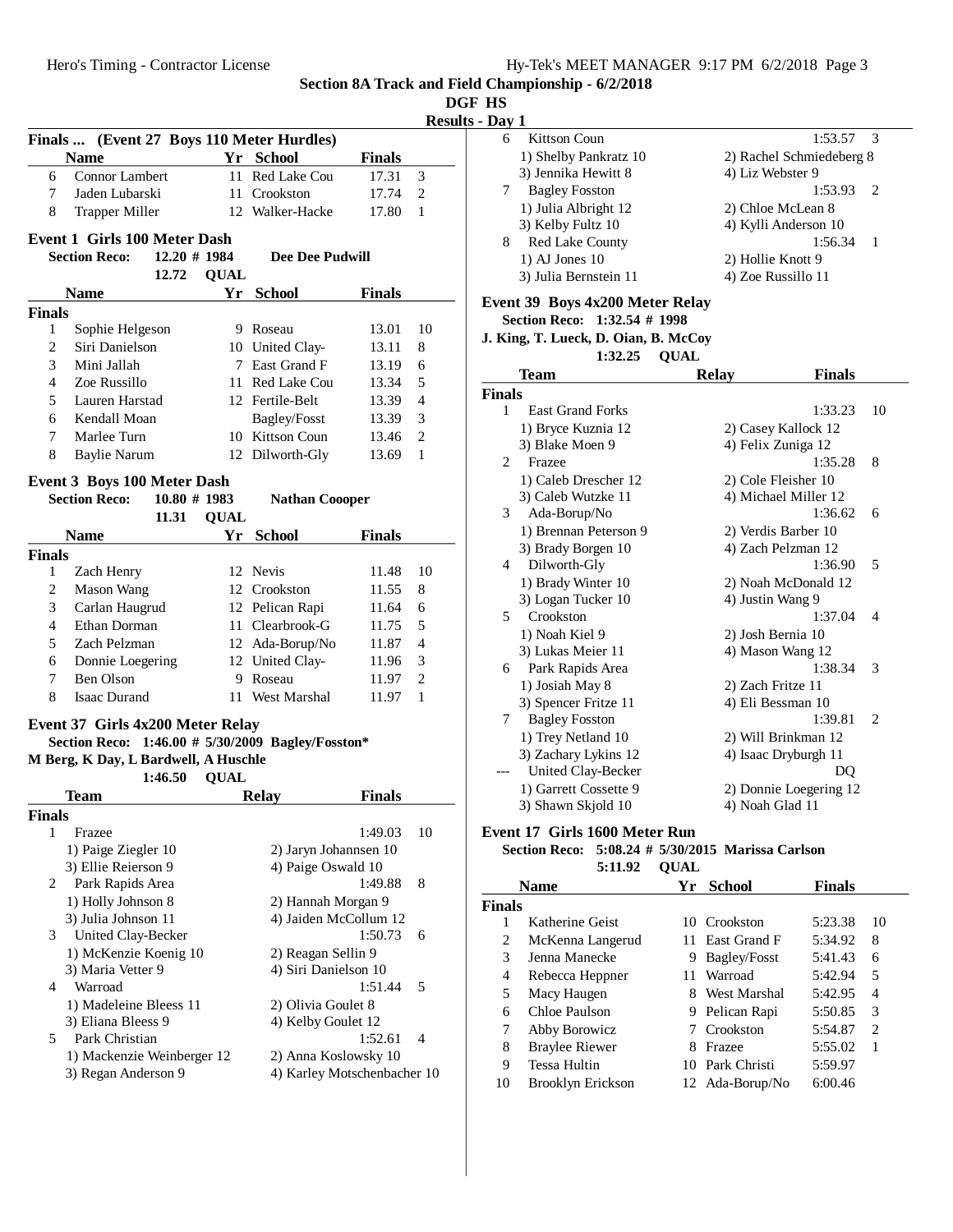| ۱L  | ٦   |
|-----|-----|
| . . | ۱   |
| ш   | . . |

#### **Results - Day 1**

| ли 1 |                      |                         |                          |  |
|------|----------------------|-------------------------|--------------------------|--|
|      | Dilworth-Gly         | 53.67                   | $\overline{\phantom{a}}$ |  |
|      | 1) Alison Freier 10  | 2) Katherine Finseth 11 |                          |  |
|      | 3) Aleeya Verdi 12   | 4) Baylie Narum 12      |                          |  |
| 8    | West Marshall Fusion | 54.66 1                 |                          |  |
|      | 1) Jill Borowicz 11  | 2) Emily Pederson 9     |                          |  |
|      | 3) Greta Weberg 8    | 4) Abigail McGlynn 11   |                          |  |

#### **Event 35 Boys 4x100 Meter Relay**

**Section Reco: 43.81 # 1992**

#### **A. Molacek, T. Paul, S. Sedlacek, J. Efta QUAL44.40**

|               | <b>Team</b>                  | <b>Relay</b>          | Finals         |                             |
|---------------|------------------------------|-----------------------|----------------|-----------------------------|
| <b>Finals</b> |                              |                       |                |                             |
| 1             | Clearbrook-Gonvick           |                       | 45.62          | 10                          |
|               | 1) Damen Bakke 11            | 2) Josiah Hubbard 11  |                |                             |
|               | 3) Jonny Hamnes 10           | 4) Ethan Dorman 11    |                |                             |
| 2             | Ada-Borup/No                 |                       | 45.75          | 8                           |
|               | 1) Brady Borgen 10           | 2) Verdis Barber 10   |                |                             |
|               | 3) Vitor Vac Bitu Alves 10   | 4) Zach Pelzman 12    |                |                             |
| 3             | Fertile-Beltrami             |                       | 45.89          | 6                           |
|               | 1) Dylan Pearce 11           | 2) Hunter Hitchen 10  |                |                             |
|               | 3) Harmon Leibl 11           | 4) Micah Tollefson 10 |                |                             |
| 4             | Barnesville                  |                       | 45.98          | 5                           |
|               | 1) Jacob Morgan 10           | 2) Brady Martz 12     |                |                             |
|               | 3) Jackson Wahl 10           | 4) Brady Tweeton 12   |                |                             |
| 5.            | Park Rapids Area             |                       | 46.65          | $\overline{\mathcal{A}}$    |
|               | 1) Josiah May 8              | 2) Chris Day 11       |                |                             |
|               | 3) Spencer Fritze 11         | 4) Zach Fritze 11     |                |                             |
| 6             | Pelican Rapids               |                       | 47.09          | 3                           |
|               | 1) Carson Haugrud 12         | 2) Carlan Haugrud 12  |                |                             |
|               | 3) Oscar Diaz 10             | 4) Eli Sytsma 11      |                |                             |
| 7             | Crookston                    |                       | 47.71          | $\mathcal{D}_{\mathcal{L}}$ |
|               | 1) Lukas Meier 11            | 2) Josh Bernia 10     |                |                             |
|               | 3) Brady Wisk 8              | 4) Noah Kiel 9        |                |                             |
|               | <b>East Grand Forks</b>      |                       | D <sub>O</sub> |                             |
|               | 1) Bryce Kuznia 12           | 2) Casey Kallock 12   |                |                             |
|               | 3) Jackson Galstad 11        | 4) Ricky Thompson 9   |                |                             |
|               | Event 9 Girls 400 Meter Dash |                       |                |                             |

**Section Reco:** 57.84 # 1993 Amber Bohman

|        | 58.71               | <b>OUAL</b> |                    |               |    |
|--------|---------------------|-------------|--------------------|---------------|----|
|        | <b>Name</b>         | Үr          | School             | <b>Finals</b> |    |
| Finals |                     |             |                    |               |    |
| 1      | <b>Kelby Goulet</b> |             | 12 Warroad         | 58.87         | 10 |
| 2      | Tatianna Wiley      | 9           | Pelican Rapi       | 1:00.98       | 8  |
| 3      | Marin Roragen       | 8           | Fertile-Belt       | 1:01.35       | 6  |
| 4      | Maddie Guler        | 10          | Pelican Rapi       | 1:02.31       | 5  |
| 5      | Grace Schindler     | 10          | <b>Barnesville</b> | 1:03.40       | 4  |
| 6      | Kamree Carlson      | 10          | Park Rapids        | 1:03.76       | 3  |
| 7      | Jessica Remer       | 11          | Fisher/EGF S       | 1:03.90       | 2  |
| 8      | Eliana Bleess       | 9           | Warroad            | 1:04.30       | 1  |
| 9      | Olivia Goulet       | 8           | Warroad            | 1:04.80       |    |
| 10     | Anke Weirsma        | 9           | Crookston          | 1:05.86       |    |
| 11     | Riley Mooney        | 8           | West Marshal       | 1:06.18       |    |
| 12     | Emma Borowicz       | 9           | Crookston          | 1:06.38       |    |
| 13     | Eitenmiller Sophia  |             | 12 Northome/Kel    | 1:06.51       |    |

### **Finals ... (Event 17 Girls 1600 Meter Run) Name Yr School Finals** 11 Emily Bredman 8 Barnesville 6:02.61 12 Casey Osowski 8 West Marshal 6:04.60 13 Gwendolyn Devries 7 Walker-Hacke 6:20.45 14 Tianna Swanson 7 NCE/UH Titan 6:20.89 15 Liesl Smee 9 Park Rapids 6:24.46 16 Amarah Dykema<br>12 Walker-Hacke 6:39.94

#### **Event 19 Boys 1600 Meter Run**

#### **Section Reco:** 4:22.18 # 5/30/2009 Moses Heppner **QUAL4:25.64**

|        | Name                 | Yr | <b>School</b>       | <b>Finals</b> |    |
|--------|----------------------|----|---------------------|---------------|----|
| Finals |                      |    |                     |               |    |
| 1      | Adnew Stueven        | 11 | Northome/Kel        | 4:33.22       | 10 |
| 2      | Cole Nowacki         | 10 | East Grand F        | 4:34.36       | 8  |
| 3      | Zach Heppner         |    | 12 Warroad          | 4:43.75       | 6  |
| 4      | Sakariye Ismail      | 11 | East Grand F        | 4:45.75       | 5  |
| 5      | <b>Tyson Mahar</b>   | 9  | East Grand F        | 4:47.54       | 4  |
| 6      | Ethan Klisch         | 9  | <b>Bagley/Fosst</b> | 4:47.60       | 3  |
| 7      | Jack McNamee         | 9  | <b>Nevis</b>        | 4:55.47       | 2  |
| 8      | Cade Dawson          | 10 | Dilworth-Gly        | 4:56.07       | 1  |
| 9      | Kyle Erickson        | 10 | Roseau              | 4:58.08       |    |
| 10     | Alex Beck            | 9  | Frazee              | 4:59.69       |    |
| 11     | Lane Monaghan        | 9  | Park Rapids         | 5:00.28       |    |
| 12     | Mason Kerr           | 8  | Dilworth-Gly        | 5:00.77       |    |
| 13     | <b>Ben Brantner</b>  | 10 | Crookston           | 5:04.95       |    |
| 14     | <b>Austin Osland</b> |    | 12 United Clay-     | 5:08.46       |    |
| 15     | Alec Gulseth         | 10 | Dilworth-Gly        | 5:09.73       |    |
| 16     | Hayden Reitmeier     | 10 | Fisher/EGF S        | 5:15.69       |    |

### **Event 33 Girls 4x100 Meter Relay**

### **Section Reco:** 50.86 # 6/3/2017 **Frazee**

**E Reierson, P Oswald, P Ziegler, C Ziegler** 50.57 OUAL

|               | Team                    | <b>Relay</b>     | <b>Finals</b>            |
|---------------|-------------------------|------------------|--------------------------|
| <b>Finals</b> |                         |                  |                          |
| 1             | Frazee                  |                  | 10<br>51.97              |
|               | 1) Paige Ziegler 10     |                  | 2) Ellie Reierson 9      |
|               | 3) Rylee Moore 8        |                  | 4) Paige Oswald 10       |
| 2             | Park Rapids Area        |                  | 8<br>52.27               |
|               | 1) Kendra Scholz 9      |                  | 2) Holly Johnson 8       |
|               | 3) Julia Johnson 11     |                  | 4) Hannah Morgan 9       |
| 3             | <b>Red Lake County</b>  |                  | 52.51<br>6               |
|               | $1)$ AJ Jones $10$      |                  | 2) Julia Bernstein 11    |
|               | 3) Makenzie Williams 11 |                  | 4) Zoe Russillo 11       |
| 4             | Kittson Coun            |                  | 52.70<br>- 5             |
|               | 1) Shelby Pankratz 10   |                  | 2) Rachel Schmiedeberg 8 |
|               | 3) Jennika Hewitt 8     | 4) Liz Webster 9 |                          |
| 5.            | Barnesville             |                  | 53.03<br>$\overline{4}$  |
|               | 1) Emily Smith 7        |                  | 2) Emily Schoenecker 8   |
|               | 3) Sydney Rustad 8      |                  | 4) Allison Peterson 12   |
| 6             | <b>Bagley Fosston</b>   |                  | 53.43<br>3               |
|               | 1) Kendall Moan         |                  | 2) Chloe McLean 8        |
|               | 3) Kelby Fultz 10       |                  | 4) Kylli Anderson 10     |
|               |                         |                  |                          |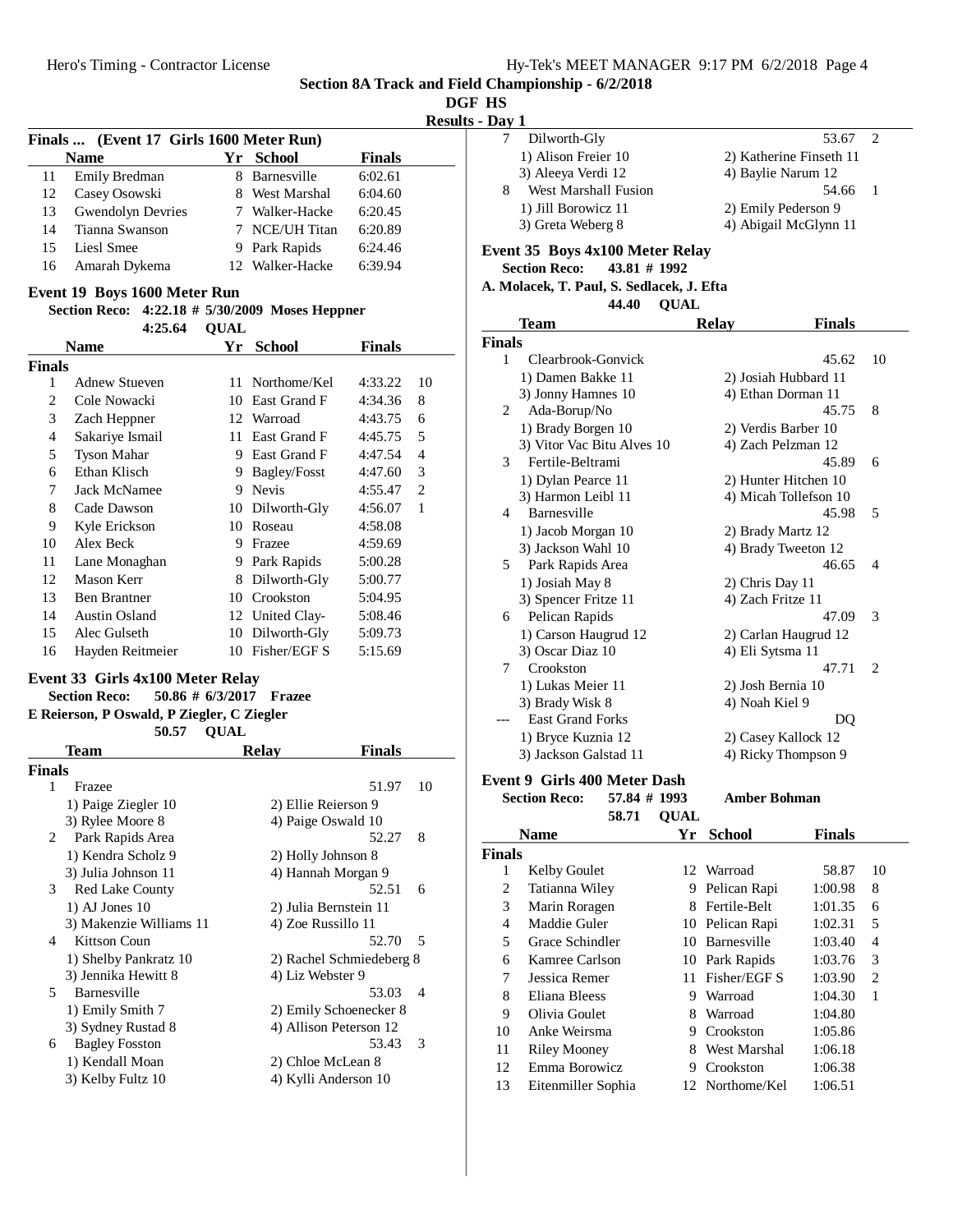**DGF HS**

**Results - Day 1**

|                | Finals  (Event 9 Girls 400 Meter Dash)                                                                |             |                     |               |                |  |  |
|----------------|-------------------------------------------------------------------------------------------------------|-------------|---------------------|---------------|----------------|--|--|
|                | <b>Name</b>                                                                                           |             | Yr School           | <b>Finals</b> |                |  |  |
| 14             | Morgan Koppelman                                                                                      |             | 7 Park Rapids       | 1:06.53       |                |  |  |
| 15             | Hollie Knott                                                                                          |             | 9 Red Lake Cou      | 1:06.63       |                |  |  |
| 16             | Lauren Sekely                                                                                         | 7           | Bagley/Fosst        | 1:06.74       |                |  |  |
|                | <b>Event 11 Boys 400 Meter Dash</b>                                                                   |             |                     |               |                |  |  |
|                | <b>Section Reco:</b><br>$49.57 \# 1993$                                                               |             | <b>Frank Schaap</b> |               |                |  |  |
|                | 50.52                                                                                                 | <b>QUAL</b> |                     |               |                |  |  |
|                | <b>Name</b>                                                                                           | Yr          | <b>School</b>       | <b>Finals</b> |                |  |  |
| Finals         |                                                                                                       |             |                     |               |                |  |  |
| 1              | Felix Zuniga                                                                                          |             | 12 East Grand F     | 51.79         | 10             |  |  |
| 2              | Josh Finseth                                                                                          |             | 8 Dilworth-Gly      | 52.38         | 8              |  |  |
| 3              | <b>Blake Moen</b>                                                                                     |             | 9 East Grand F      | 53.10         | 6              |  |  |
| $\overline{4}$ | Justin Wang                                                                                           |             | 9 Dilworth-Gly      | 53.55         | 5              |  |  |
| 5              | Alex Sterton                                                                                          |             | 9 Ada-Borup/No      | 53.81         | $\overline{4}$ |  |  |
| 6              | <b>Blake Ferris</b>                                                                                   |             | 10 Lake of the      | 54.35         | 3              |  |  |
| 7              | Connor Thompson                                                                                       |             | 12 Ada-Borup/No     | 54.51         | $\overline{2}$ |  |  |
| 8              | Chris Day                                                                                             | 11          | Park Rapids         | 54.81         | $\mathbf{1}$   |  |  |
| 9              | <b>Zion Diggs</b>                                                                                     |             | 10 East Grand F     | 55.34         |                |  |  |
| 10             | Will Snobl                                                                                            | 11          | Bagley/Fosst        | 55.71         |                |  |  |
| 11             | Luke Tangen                                                                                           | 11          | Roseau              | 55.80         |                |  |  |
| 12             | Kamron KeenanSyverson                                                                                 |             | 10 United Clay-     | 56.02         |                |  |  |
| 13             | <b>Jory Vosek</b>                                                                                     | 9           | Fisher/EGF S        | 56.35         |                |  |  |
| 14             | <b>Steven Taves</b>                                                                                   |             | 12 Dilworth-Gly     | 56.78         |                |  |  |
| 15             | Firmian Elsholz                                                                                       |             | 11 Barnesville      | 57.30         |                |  |  |
| 16             | Joshua Kuhlman                                                                                        |             | 10 Walker-Hacke     | 57.87         |                |  |  |
|                | Event 29 Girls 300 Meter Hurdles                                                                      |             |                     |               |                |  |  |
|                | $S_{\text{out}}$ $D_{\text{max}}$ $42.14 \pm 1007$<br>$\mathbf{I}$ is a $\mathbf{D}$ and $\mathbf{L}$ |             |                     |               |                |  |  |

#### **Section Reco:** 43.14 # 1987 Liesa Brateng 46.71 **QUAL Name Yr School Finals Finals** 1 Karley Motschenbacher 10 Park Christi 47.39 10 2 Jaryn Johannsen 10 Frazee 48.05 8 3 Aleece Durbin 12 Crookston 49.17 6 4 Kendra Scholz 9 Park Rapids 49.96 5 5 Shelby Pankratz 10 Kittson Coun 50.45 4 6 Breanna Kressin 8 Crookston 51.19 3 7 Mackenzie Thornton 11 Pelican Rapi 51.24 2 8 Megan LaCrosse 12 Red Lake Cou 52.35 1 9 Emily Pederson 9 West Marshal 52.68 10 Mckenna Frazier 8 Nevis 53.38 11 Madison Derosier 12 Red Lake Cou 53.87 12 Regan Anderson 9 Park Christi 54.12 13 Mathea Jablonsky 8 Barnesville 54.33 14 Kaylie Breid 12 Dilworth-Gly 54.60 15 Julia Albright<br>12 Bagley/Fosst 55.94 16 Andrea Dudley 11 Nevis 1:03.39 **Event 31 Boys 300 Meter Hurdles**<br>Section Reco: 39.14 # 1992 **39.14 # 1992 Tony Paul** 40.49 **QUAL Name Yr School Finals Finals**

1 Josiah Hubbard 11 Clearbrook-G 41.92 10

| $-1$ |                      |     |                 |       |   |
|------|----------------------|-----|-----------------|-------|---|
| 2    | Hunter Magnusson     |     | 11 United Clay- | 42.92 | 8 |
| 3    | Joby Geifer          | 11. | Frazee          | 43.61 | 6 |
| 4    | Harmon Leibl         |     | 11 Fertile-Belt | 43.96 | 5 |
| 5    | Eli Bessman          |     | 10 Park Rapids  | 44.26 | 4 |
| 6    | Michael Miller       |     | 12 Frazee       | 44.51 | 3 |
| 7    | Gabe Gracza          |     | 12 Roseau       | 44.64 | 2 |
| 8    | Connor Lambert       | 11  | Red Lake Cou    | 44.83 | 1 |
| 9    | Kenner Bell          | 11  | Walker-Hacke    | 45.15 |   |
| 10   | Hunter Zenzen        |     | 10 Barnesville  | 45.47 |   |
| 11   | <b>Keaton Ring</b>   |     | 10 Dilworth-Gly | 46.21 |   |
| 12   | Vitor Vac Bitu Alves |     | 10 Ada-Borup/No | 46.46 |   |
| 13   | Max Crist            |     | 10 Park Rapids  | 46.80 |   |
| 14   | Weston Bring         | 11. | <b>BGMR</b>     | 47.17 |   |
| 15   | Isaac Janssen        |     | 10 Park Christi | 47.22 |   |
|      | <b>Isaac Durand</b>  | 11. | West Marshal    | DO    |   |

#### **Event 13 Girls 800 Meter Run**

**Section Reco:** 2:13.40 # 2001 Ada Anderson **2:20.40 OUAL** 

|               | Name                   | Yr | <b>School</b>   | <b>Finals</b> |                |
|---------------|------------------------|----|-----------------|---------------|----------------|
| <b>Finals</b> |                        |    |                 |               |                |
| 1             | Abby Syverson          | 10 | Pelican Rapi    | 2:28.37       | 10             |
| 2             | <b>Faith Rustad</b>    | 8  | United Clay-    | 2:28.88       | 8              |
| 3             | Jenni Lavin            | 9  | Clearbrook-G    | 2:31.04       | 6              |
| 4             | Kate Helgeson          | 9  | Roseau          | 2:31.73       | 5              |
| 5             | Jackielynn Taflin      |    | 10 Clearbrook-G | 2:33.29       | 4              |
| 6             | Hayden Winjum          | 8  | Crookston       | 2:33.84       | 3              |
| 7             | Mariah Huglen          | 9  | Roseau          | 2:34.29       | $\overline{2}$ |
| 8             | <b>Megan Danielson</b> | 11 | Frazee          | 2:34.30       | 1              |
| 9             | Brooklyn Erickson      | 12 | Ada-Borup/No    | 2:35.69       |                |
| 10            | Samantha Passa         | 9  | Barnesville     | 2:36.11       |                |
| 11            | Greta Weberg           | 8  | West Marshal    | 2:36.87       |                |
| 12            | Thea Oman              | 11 | Crookston       | 2:37.59       |                |
| 13            | McKenna Garrett        | 11 | East Grand F    | 2:37.96       |                |
| 14            | Natalia Lopez          | 7  | Park Rapids     | 2:38.13       |                |
| 15            | Tori Hilmanowski       | 12 | Park Rapids     | 2:39.39       |                |
| 16            | Arianna Gerdon         | 11 | Dilworth-Gly    | 2:39.60       |                |

#### **Event 15 Boys 800 Meter Run**

Section Reco: 1:56.78 # 5/30/2009 Moses Heppner 1:59.35 **QUAL** 

|        | <b>School</b><br><b>Name</b><br>Yr |    | <b>Finals</b>   |         |                |
|--------|------------------------------------|----|-----------------|---------|----------------|
| Finals |                                    |    |                 |         |                |
|        | Dan Wilson                         |    | 12 Dilworth-Gly | 2:00.42 | 10             |
| 2      | <b>Adnew Stueven</b>               | 11 | Northome/Kel    | 2:01.54 | 8              |
| 3      | Seth Breitweser                    |    | 11 Park Rapids  | 2:04.63 | 6              |
| 4      | Parker Tjaden                      |    | 12 United Clay- | 2:06.95 | 5              |
| 5      | David Johnston                     |    | 10 Pelican Rapi | 2:07.71 | 4              |
| 6      | William Bly                        | 11 | Mahnomen/Wau    | 2:08.09 | 3              |
| 7      | <b>Bailey Johnson</b>              |    | 11 United Clay- | 2:08.18 | $\overline{c}$ |
| 8      | Nick Mathsen                       |    | 12 Ada-Borup/No | 2:09.33 | 1              |
| 9      | Zach Heppner                       |    | 12 Warroad      | 2:09.95 |                |
| 10     | Hunter Stai                        |    | 12 Bagley/Fosst | 2:10.22 |                |
| 11     | Matt Benson                        |    | 12 Park Rapids  | 2:10.25 |                |
| 12     | Jace Thompson                      | 10 | Ada-Borup/No    | 2:11.04 |                |
| 13     | Cole Nowacki                       | 10 | East Grand F    | 2:11.07 |                |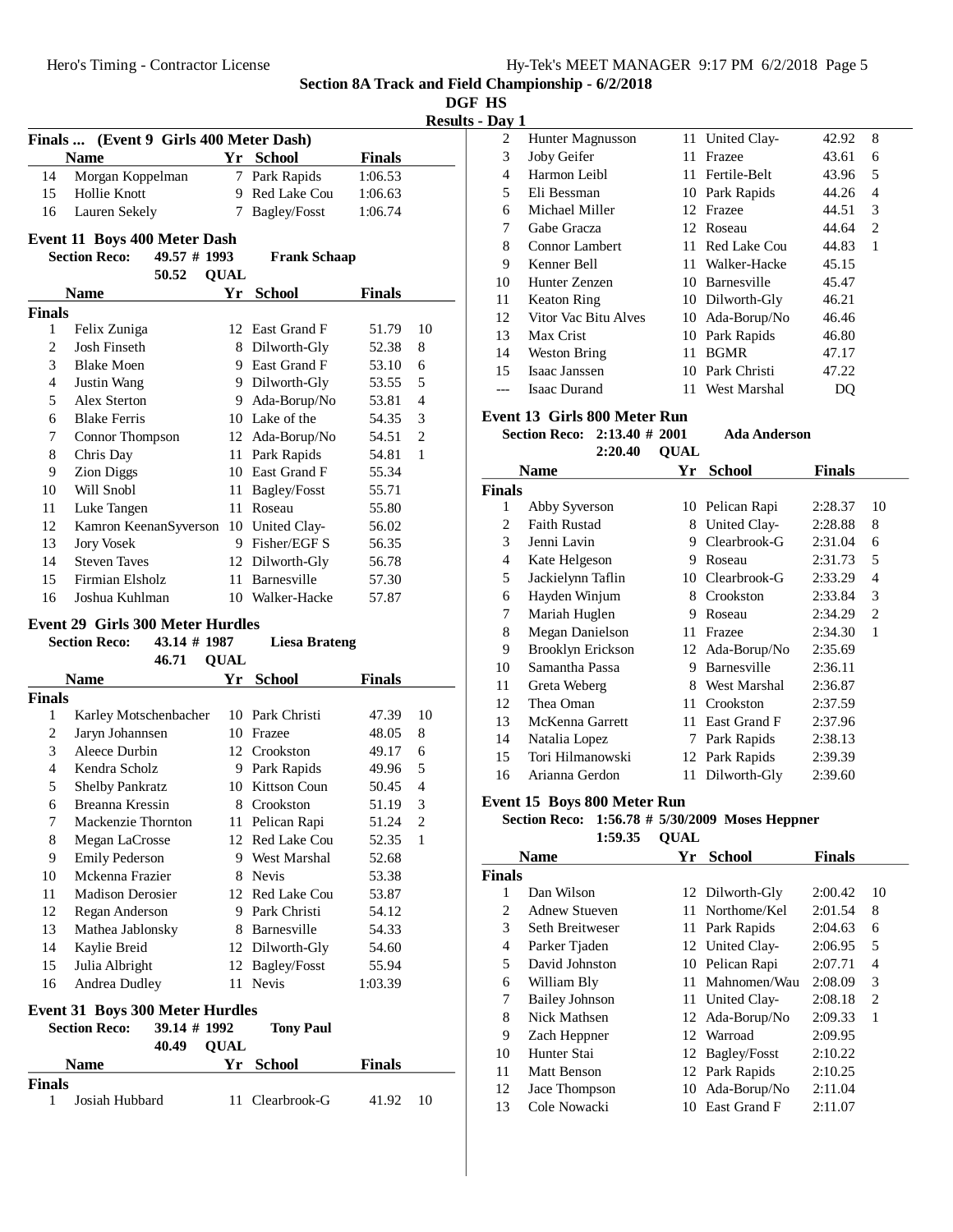**DGF HS**

**Results - Day 1**

| Finals  (Event 15 Boys 800 Meter Run) |                                                                |                 |             |                          |               |                          |
|---------------------------------------|----------------------------------------------------------------|-----------------|-------------|--------------------------|---------------|--------------------------|
|                                       | <b>Name</b>                                                    |                 |             | Yr School                | <b>Finals</b> |                          |
| 14                                    | Jaden Lubarski                                                 |                 | 11          | Crookston                | 2:14.42       |                          |
| 15                                    | Erick Laznicka                                                 |                 |             | 11 Roseau                | 2:15.17       |                          |
| 16                                    | <b>Dylan Taves</b>                                             |                 |             | 11 Dilworth-Gly          | 2:21.69       |                          |
|                                       |                                                                |                 |             |                          |               |                          |
|                                       | Event 5 Girls 200 Meter Dash                                   |                 |             |                          |               |                          |
|                                       | <b>Section Reco:</b>                                           | 25.00 # 1987    |             | <b>Liesa Brateng</b>     |               |                          |
|                                       |                                                                | 25.95           | <b>QUAL</b> |                          |               |                          |
|                                       | <b>Name</b>                                                    |                 |             | Yr School                | <b>Finals</b> |                          |
| Finals                                |                                                                |                 |             |                          |               |                          |
| 1                                     | Sophie Helgeson                                                |                 |             | 9 Roseau                 | 27.32         | 10                       |
| $\overline{c}$                        | Paige Oswald                                                   |                 |             | 10 Frazee                | 27.93         | 8                        |
| 3                                     | Lauren Harstad                                                 |                 |             | 12 Fertile-Belt          | 28.03         | 6                        |
| 4                                     | Maddie Guler                                                   |                 |             | 10 Pelican Rapi          | 28.13         | 5                        |
| 5                                     | Tatianna Wiley                                                 |                 |             | 9 Pelican Rapi           | 28.31         | 4                        |
| 6                                     | Mariah McKeever                                                |                 |             | 11 Ada-Borup/No          | 28.49         | 3                        |
| 7                                     | Abigail McGlynn                                                |                 |             | 11 West Marshal          | 29.30         | $\overline{2}$           |
| 8                                     | Ellie Reierson                                                 |                 |             | 9 Frazee                 | 29.32         | $\mathbf{1}$             |
|                                       | <b>Event 7 Boys 200 Meter Dash</b>                             |                 |             |                          |               |                          |
|                                       | <b>Section Reco:</b>                                           | $22.30 \# 1983$ |             | <b>Nathan Cooper</b>     |               |                          |
|                                       |                                                                | 22.75           | <b>QUAL</b> |                          |               |                          |
|                                       | <b>Name</b>                                                    |                 | Yr          | <b>School</b>            | <b>Finals</b> |                          |
| <b>Finals</b>                         |                                                                |                 |             |                          |               |                          |
| 1                                     | Zach Henry                                                     |                 |             | 12 Nevis                 | 23.66         | 10                       |
| 2                                     | Carlan Haugrud                                                 |                 |             | 12 Pelican Rapi          | 23.87         | 8                        |
| 3                                     | Micah Tollefson                                                |                 |             | 10 Fertile-Belt          | 24.33         | 6                        |
| $\overline{4}$                        | <b>Mason Wang</b>                                              |                 |             | 12 Crookston             | 24.36         | 5                        |
| 5                                     | Caleb Wutzke                                                   |                 |             | 11 Frazee                | 24.71         | 4                        |
| 6                                     | Bryce Kuznia                                                   |                 |             | 12 East Grand F          | 24.81         | 3                        |
| 7                                     | Jacob Morgan                                                   |                 |             | 10 Barnesville           | 24.86         | $\overline{2}$           |
| 8                                     | Noah Kiel                                                      |                 |             | 9 Crookston              | 25.14         | $\mathbf{1}$             |
|                                       |                                                                |                 |             |                          |               |                          |
|                                       | Event 21 Girls 3200 Meter Run<br>Section Reco: 11:34.47 # 1991 |                 |             | <b>Jennifer Diedrich</b> |               |                          |
|                                       |                                                                | 11:25.81        | <b>QUAL</b> |                          |               |                          |
|                                       | <b>Name</b>                                                    |                 | Yr          | <b>School</b>            | <b>Finals</b> |                          |
| Finals                                |                                                                |                 |             |                          |               |                          |
| 1                                     | Katherine Geist                                                |                 |             | 10 Crookston             | 11:40.59      | 10                       |
| $\overline{\mathbf{c}}$               | Ellie Morgan                                                   |                 |             | 12 Frazee                | 11:49.40      | 8                        |
| 3                                     | Lily Peterson                                                  |                 | 8           | United Clay-             | 12:07.05      | 6                        |
| $\overline{\mathcal{L}}$              | Mills Zoey                                                     |                 | 10          | Northome/Kel             | 12:22.02      | 5                        |
| 5                                     | Jade Rypkema                                                   |                 | 7.          | <b>Nevis</b>             | 12:28.23      | $\overline{\mathcal{L}}$ |
| 6                                     | Rebecca Heppner                                                |                 | 11          | Warroad                  | 12:33.50      | 3                        |
| 7                                     | Raegan Dawson                                                  |                 |             | 8 Dilworth-Gly           | 12:36.42      | $\overline{c}$           |
| $\,$ 8 $\,$                           | Jada Renneberg                                                 |                 |             | 10 Park Rapids           | 12:45.28      | 1                        |
| 9                                     | Lydia Floden                                                   |                 |             | 7 East Grand F           | 12:45.96      |                          |
| 10                                    | Mandi Sjolie                                                   |                 |             | 10 Pelican Rapi          | 12:46.22      |                          |
| 11                                    | Amelia Landsverk                                               |                 | 11          | Bagley/Fosst             | 12:47.12      |                          |
| 12                                    | <b>Braylee Riewer</b>                                          |                 |             | 8 Frazee                 | 12:49.85      |                          |
| 13                                    | Quincie Floden                                                 |                 | 9.          | East Grand F             | 13:01.48      |                          |
| 14                                    | Amelia Overgaard                                               |                 | 8.          | Crookston                | 13:15.23      |                          |
| 15                                    | <b>Brooke Olson</b>                                            |                 | 8           | <b>BGMR</b>              | 13:45.20      |                          |
| 16                                    | Claire McGlynn                                                 |                 | 7           | West Marshal             | 14:13.51      |                          |
|                                       |                                                                |                 |             |                          |               |                          |
|                                       |                                                                |                 |             |                          |               |                          |

| Event 23 Boys 3200 Meter Run |             |                              |                                     |                    |  |  |  |
|------------------------------|-------------|------------------------------|-------------------------------------|--------------------|--|--|--|
| 9:43.43                      | <b>OUAL</b> |                              |                                     |                    |  |  |  |
| Name                         | Үr          | <b>School</b>                | <b>Finals</b>                       |                    |  |  |  |
| <b>Finals</b>                |             |                              |                                     |                    |  |  |  |
| <b>Tyson Mahar</b>           | 9           | East Grand F                 | 10:15.47                            | 10                 |  |  |  |
| Christian Sterton            | 11          | Ada-Borup/No                 | 10:18.68                            | 8                  |  |  |  |
| Sakariye Ismail              | 11          | East Grand F                 | 10:31.84                            | 6                  |  |  |  |
| Ben Andringa                 | 10          | Crookston                    | 10:33.85                            | 5                  |  |  |  |
| <b>Tyrel Quick</b>           |             | Ada-Borup/No                 | 10:45.31                            | 4                  |  |  |  |
| Grant Hemberger              | 9           | Bagley/Fosst                 | 10:48.90                            | 3                  |  |  |  |
| Cade Dawson                  | 10          | Dilworth-Gly                 | 10:54.93                            | $\overline{c}$     |  |  |  |
| <b>Bryce James</b>           |             |                              | 10:56.05                            | 1                  |  |  |  |
| Ian Ziebarth                 | 10          | Park Christi                 | 10:59.43                            |                    |  |  |  |
| Mason Kerr                   | 8           | Dilworth-Gly                 | 11:00.21                            |                    |  |  |  |
| Isaac Dykstra                | 10          |                              | 11:01.81                            |                    |  |  |  |
| Christian Carlson            | 9           | Frazee                       | 11:04.12                            |                    |  |  |  |
| Hayden Reitmeier             | 10          | Fisher/EGF S                 | 11:14.28                            |                    |  |  |  |
| Michael Gunn                 | 10          | <b>Nevis</b>                 | 11:15.70                            |                    |  |  |  |
| Grady Larsen                 | 10          | Frazee                       | 11:16.62                            |                    |  |  |  |
| Keegan Moses                 | 10          | Park Rapids                  | 11:30.75                            |                    |  |  |  |
|                              |             | Section Reco: 9:31.50 # 1987 | 12<br>12 Park Rapids<br>Lake of the | <b>Troy Larson</b> |  |  |  |

#### **Event 41 Girls 4x400 Meter Relay**

**Section Reco: 4:01.09 # 2001**

**B. Lisell, S. Olson, H. Evans, A. Anderson**  $4:05.67$  OUAL

|               | 7. VJ.V <i>I</i>        | VVAD                  |                        |              |
|---------------|-------------------------|-----------------------|------------------------|--------------|
|               | Team                    | <b>Relay</b>          | <b>Finals</b>          |              |
| <b>Finals</b> |                         |                       |                        |              |
| 1             | Pelican Rapids          |                       | 4:10.40                | 10           |
|               | 1) Maddie Guler 10      | 2) Abby Syverson 10   |                        |              |
|               | 3) Jessica Weinrich 12  | 4) Tatianna Wiley 9   |                        |              |
| 2             | Warroad                 |                       | 4:10.57                | 8            |
|               | 1) Madeleine Bleess 11  | 2) Olivia Goulet 8    |                        |              |
|               | 3) Eliana Bleess 9      | 4) Kelby Goulet 12    |                        |              |
| 3             | United Clay-Becker      |                       | 4:13.96                | 6            |
|               | 1) McKenzie Koenig 10   | 2) Maria Vetter 9     |                        |              |
|               | 3) Faith Rustad 8       | 4) Siri Danielson 10  |                        |              |
| 4             | Crookston               |                       | 4:20.14                | 5            |
|               | 1) Kailee Magsam 7      | 2) Rachel Hefta 11    |                        |              |
|               | 3) Emma Borowicz 9      | 4) Hayden Winjum 8    |                        |              |
| 5             | Park Rapids Area        |                       | 4:22.48                | 4            |
|               | 1) Kamree Carlson 10    | 2) Holly Johnson 8    |                        |              |
|               | 3) Julia Johnson 11     |                       | 4) Jaiden McCollum 12  |              |
| 6             | Barnesville             |                       | 4:22.92                | 3            |
|               | 1) Mathea Jablonsky 8   | 2) Kaitlyn Leverson 8 |                        |              |
|               | 3) Grace Schindler 10   |                       | 4) Emily Schoenecker 8 |              |
| 7             | Roseau                  |                       | 4:24.10                | 2            |
|               | 1) Kate Helgeson 9      | 2) Rylie Bjerklie 10  |                        |              |
|               | 3) Mariah Huglen 9      | 4) Sophie Helgeson 9  |                        |              |
| 8             | Clearbrook-Gonvick      |                       | 4:46.07                | $\mathbf{1}$ |
|               | 1) Arabella Corey 11    |                       | 2) Meosha Hammer 11    |              |
|               | 3) Jackielynn Taflin 10 | 4) Jenni Lavin 9      |                        |              |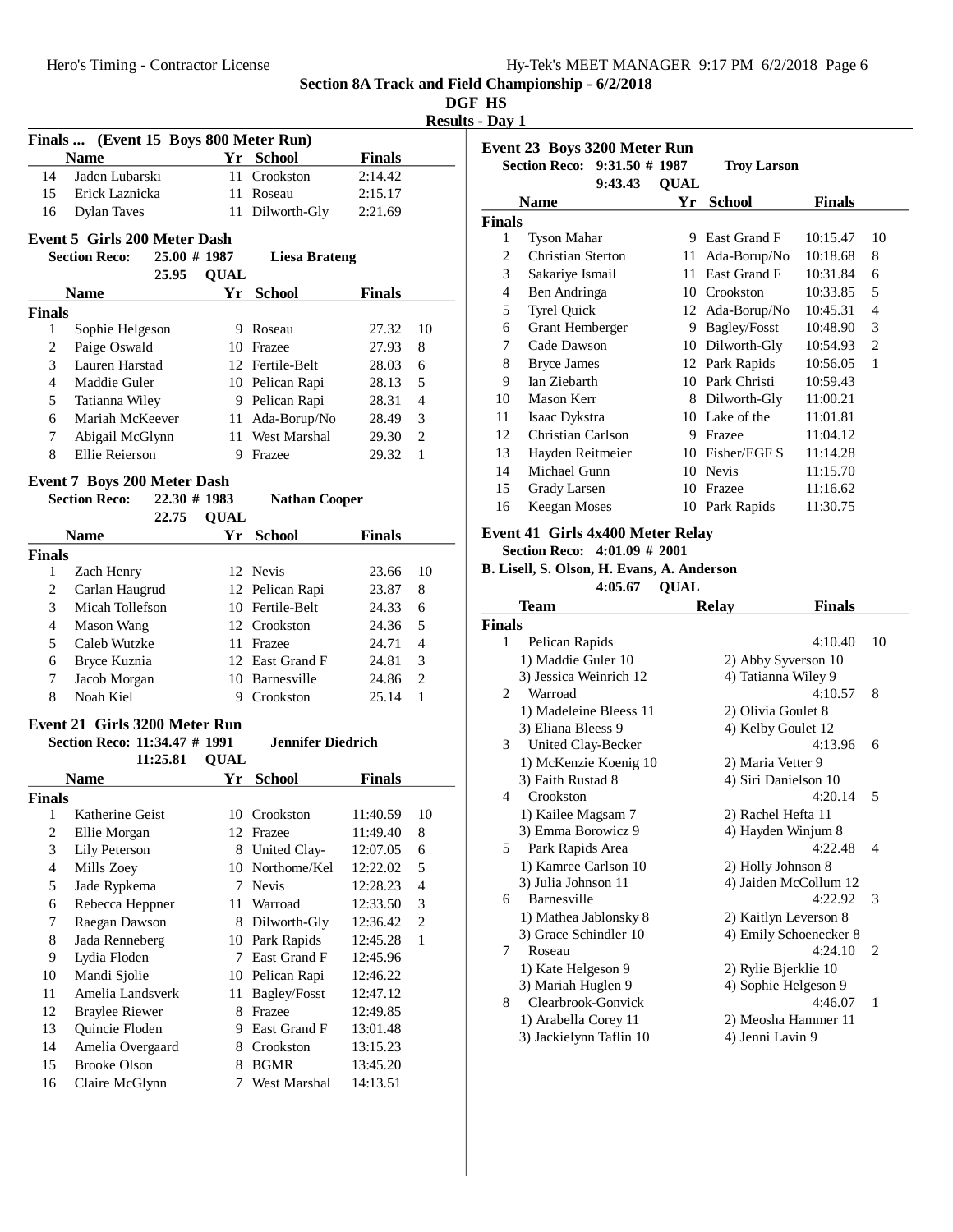# **DGF HS**

**Results - Day 1**

|        | Event 43 Boys 4x400 Meter Relay                        |                   |                       |                |
|--------|--------------------------------------------------------|-------------------|-----------------------|----------------|
|        | Section Reco: 3:28.43 # 1996                           |                   |                       |                |
|        | D. Larson, N. Thelen, J. Klotz, M. Jacobson<br>3:27.48 | <b>OUAL</b>       |                       |                |
|        | Team                                                   | <b>Relay</b>      | <b>Finals</b>         |                |
| Finals |                                                        |                   |                       |                |
| 1      | <b>East Grand Forks</b>                                |                   | 3:32.69               | 10             |
|        | 1) Casey Kallock 12                                    |                   | 2) Ricky Thompson 9   |                |
|        | 3) Blake Moen 9                                        |                   | 4) Felix Zuniga 12    |                |
| 2      | United Clay-Becker                                     |                   | 3:33.66               | 8              |
|        | 1) Parker Tjaden 12                                    |                   | 2) Bailey Johnson 11  |                |
|        | 3) Hunter Magnusson 11                                 |                   | 4) Austin Osland 12   |                |
| 3      | Dilworth-Gly                                           |                   | 3:34.13               | 6              |
|        | 1) Noah McDonald 12                                    | 2) Justin Wang 9  |                       |                |
|        | 3) Josh Finseth 8                                      | 4) Dan Wilson 12  |                       |                |
| 4      | Ada-Borup/No                                           |                   | 3:38.55               | 5              |
|        | 1) Connor Thompson 12                                  |                   | 2) Jace Thompson 10   |                |
|        | 3) Nick Mathsen 12                                     | 4) Alex Sterton 9 |                       |                |
| 5      | Frazee                                                 |                   | 3:39.01               | $\overline{4}$ |
|        | 1) Caleb Drescher 12                                   |                   | 2) Caleb Wutzke 11    |                |
|        | 3) Joby Geifer 11                                      |                   | 4) Michael Miller 12  |                |
| 6      | Roseau                                                 |                   | 3:41.38               | 3              |
|        | 1) Ben Olson 9                                         |                   | 2) Jeremiah Bender 9  |                |
|        | 3) Luke Tangen 11                                      |                   | 4) Brandon McCourt 12 |                |
| 7      | Park Rapids Area                                       |                   | 3:44.39               | 2              |
|        | 1) Kolby Brandt 10                                     | 2) Zach Fritze 11 |                       |                |
|        | 3) Chris Day 11                                        |                   | 4) Matt Benson 12     |                |
| 8      | <b>Bagley Fosston</b>                                  |                   | 3:45.65               | 1              |
|        | 1) Will Snobl 11                                       | 2) Hunter Stai 12 |                       |                |
|        | 3) Isaac Dryburgh 11                                   | 4) Ethan Klisch 9 |                       |                |
|        |                                                        |                   |                       |                |

# **Event 49 Girls High Jump**

| <b>Section Reco:</b> |                |           | 5-08 # 5/31/2008 Toni Tollefson |  |
|----------------------|----------------|-----------|---------------------------------|--|
|                      | $5-02.00$ OUAL |           |                                 |  |
| Name                 |                | Vr School |                                 |  |

|                | School<br>Name<br>Yr<br>Finals |    |                     |             |     |
|----------------|--------------------------------|----|---------------------|-------------|-----|
| <b>Finals</b>  |                                |    |                     |             |     |
| 1              | Madi Wagendorf                 | 9  | Park Christi        | $4 - 10.00$ | 10  |
| $\overline{c}$ | Riley Berg                     | 10 | Pelican Rapi        | $4 - 10.00$ | 8   |
| 3              | <b>Rylee Moore</b>             | 8  | Frazee              | $4 - 10.00$ | 6   |
| 4              | Jessica Remer                  | 11 | Fisher/EGF S        | 4-08.00     | 5   |
| 5              | Jordan Tschumperlin            | 9  | Barnesville         | 4-08.00     | 4   |
| 6              | <b>Kennedy Carlson</b>         | 12 | Park Rapids         | 4-06.00     | 3   |
| 7              | <b>Holly Steer</b>             | 12 | West Marshal        | 4-06.00     | 1.5 |
| 7              | Rylie Bjerklie                 | 10 | Roseau              | 4-06.00     | 1.5 |
| 9              | Emma Drellack                  | 9  | Bagley/Fosst        | 4-06.00     |     |
| 9              | <b>Belle Peterson</b>          | 7  | Barnesville         | 4-06.00     |     |
| 9              | Kylie Hanson                   | 9  | West Marshal        | 4-06.00     |     |
| 12             | Alyssa Landsem                 | 12 | Dilworth-Gly        | 4-04.00     |     |
| 12             | Rachel Schmiedeberg            | 8  | <b>Kittson Coun</b> | 4-04.00     |     |
| 12             | Jenna Poppel                   | 10 | Barnesville         | 4-04.00     |     |
| 15             | <b>Alison Freier</b>           | 10 | Dilworth-Gly        | 4-04.00     |     |
| 16             | Gabby Sandman                  | 10 | Park Christi        | $4 - 04.00$ |     |
|                | <b>Taylor Sagen</b>            | 12 | Walker-Hacke        | NΗ          |     |
|                | Alexie Molden                  | 11 | Clearbrook-G        | NΗ          |     |

| <b>Event 51 Boys High Jump</b> |                                        |             |                                   |               |                |  |
|--------------------------------|----------------------------------------|-------------|-----------------------------------|---------------|----------------|--|
|                                | <b>Section Reco:</b>                   |             | 6-08.25 # 5/30/2009 Austin Dennis |               |                |  |
|                                | 6-03.00                                | <b>QUAL</b> |                                   |               |                |  |
| <b>Finals</b>                  | <b>Name</b>                            |             | Yr School                         | <b>Finals</b> |                |  |
| 1                              | <b>Steele Senske</b>                   |             | 12 Park Christi                   | 6-01.00       | 10             |  |
| $\overline{2}$                 | Ethan Dorman                           | 11          | Clearbrook-G                      | 6-01.00       | 8              |  |
| 3                              | <b>Trapper Miller</b>                  |             | 12 Walker-Hacke                   | 5-11.00       | 6              |  |
| 4                              | Clyde Jensen                           |             | 12 Northome/Kel                   | 5-11.00       | 4.5            |  |
| 4                              | Josiah Hubbard                         |             | 11 Clearbrook-G                   | 5-11.00       | 4.5            |  |
| 6                              | Jake Reish                             | 11          | Park Rapids                       | 5-05.00       | 3              |  |
| 7                              | Eli Sytsma                             | 11          | Pelican Rapi                      | 5-05.00       | 2              |  |
| 8                              | <b>Weston Bring</b>                    | 11          | <b>BGMR</b>                       | 5-05.00       | 1              |  |
| 9                              | Ryden Jacobson                         |             | 12 Roseau                         | 5-03.00       |                |  |
| 9                              | <b>Colton Dauksavage</b>               |             | 10 East Grand F                   | 5-03.00       |                |  |
| 9                              | Jaden Sagedahl                         | 12          | NCE/UH Titan                      | 5-03.00       |                |  |
| 9                              | Tyler Sea                              | 11          | Walker-Hacke                      | 5-03.00       |                |  |
| 9                              | <b>Brady Borgen</b>                    | 10          | Ada-Borup/No                      | 5-03.00       |                |  |
| 9                              | Verdis Barber                          | 10          | Ada-Borup/No                      | 5-03.00       |                |  |
| 15                             | <b>Bobby Jorde</b>                     |             | 9 East Grand F                    | 5-03.00       |                |  |
| ---                            | Nolan Hanson                           | 9           | Roseau                            | NΗ            |                |  |
| $---$                          | Avery Wolff                            | 10          | Park Rapids                       | NH            |                |  |
|                                |                                        |             |                                   |               |                |  |
|                                | <b>Event 53 Girls Pole Vault</b>       |             |                                   |               |                |  |
|                                | $11-01$ # 2004<br><b>Section Reco:</b> |             | <b>Jennifer Hensel</b>            |               |                |  |
|                                | 10-05.00                               | <b>QUAL</b> |                                   |               |                |  |
| <b>Finals</b>                  | <b>Name</b>                            | Yr          | <b>School</b>                     | <b>Finals</b> |                |  |
| 1                              | Signe Harris                           | 11          | Park Christi                      | 8-11.00       | 10             |  |
| 2                              | Kiersten Nelson                        |             | 9 Dilworth-Gly                    | 8-05.00       | 8              |  |
| 3                              | Jordan Klemmer                         | 12          | Park Rapids                       | 8-05.00       | 6              |  |
| $\overline{4}$                 | Alissa Lundeen                         |             | 10 Fertile-Belt                   | 7-11.00       | 4.5            |  |
| $\overline{4}$                 | Tayla Dufault                          |             | 9 Dilworth-Gly                    | 7-11.00       | 4.5            |  |
| 6                              | Macie Stanislawski                     | 8           | East Grand F                      | 7-11.00       | 3              |  |
| 7                              | Holly Johnson                          |             | 8 Park Rapids                     | 7-11.00       | $\overline{c}$ |  |
| 8                              | <b>Aubree Steffes</b>                  | 9           | Fertile-Belt                      | 7-05.00       | 1              |  |
| 9                              | Coral Johnson                          | 11          | Park Rapids                       | 7-05.00       |                |  |
| 10                             | Chelsey Afshari                        | 10          | East Grand F                      | 7-05.00       |                |  |
| 11                             | Gracie Arends                          | 10          | Dilworth-Gly                      | 7-05.00       |                |  |
| 12                             | Mikayla Bolduc                         | 11          | West Marshal                      | 6-11.00       |                |  |
| 12                             | Paige Michalski                        | 7           | West Marshal                      | 6-11.00       |                |  |
| 12                             | Emily Spilde                           | 11          | Barnesville                       | 6-11.00       |                |  |
| 15                             | Natalie Votava                         | 11          | Barnesville                       | 6-11.00       |                |  |
| 16                             | Malia Beich                            |             | 8 East Grand F                    | 6-05.00       |                |  |
| 17                             | Kira Loop                              |             | 12 Walker-Hacke                   | 6-05.00       |                |  |
| $---$                          | <b>Gwendolyn Devries</b>               |             | 7 Walker-Hacke                    | NH            |                |  |
| ---                            | Jessica Schmidtke                      | 11          | Walker-Hacke                      | NΗ            |                |  |
|                                |                                        |             |                                   |               |                |  |
|                                | <b>Event 55 Boys Pole Vault</b>        |             |                                   |               |                |  |
|                                | <b>Section Reco:</b><br>14-06 # 1995   |             | <b>Chris Chandler</b>             |               |                |  |
|                                | 13-05.00                               | <b>QUAL</b> |                                   |               |                |  |
|                                | Name                                   |             | Yr School                         | <b>Finals</b> |                |  |
| <b>Finals</b>                  |                                        |             |                                   |               |                |  |
| 1                              | Lukas Meier                            | 11          | Crookston                         | 12-05.00      | 10             |  |
| $\mathfrak{2}$                 | <b>Mason Bring</b>                     | 10          | <b>BGMR</b>                       | 11-05.00      | 8              |  |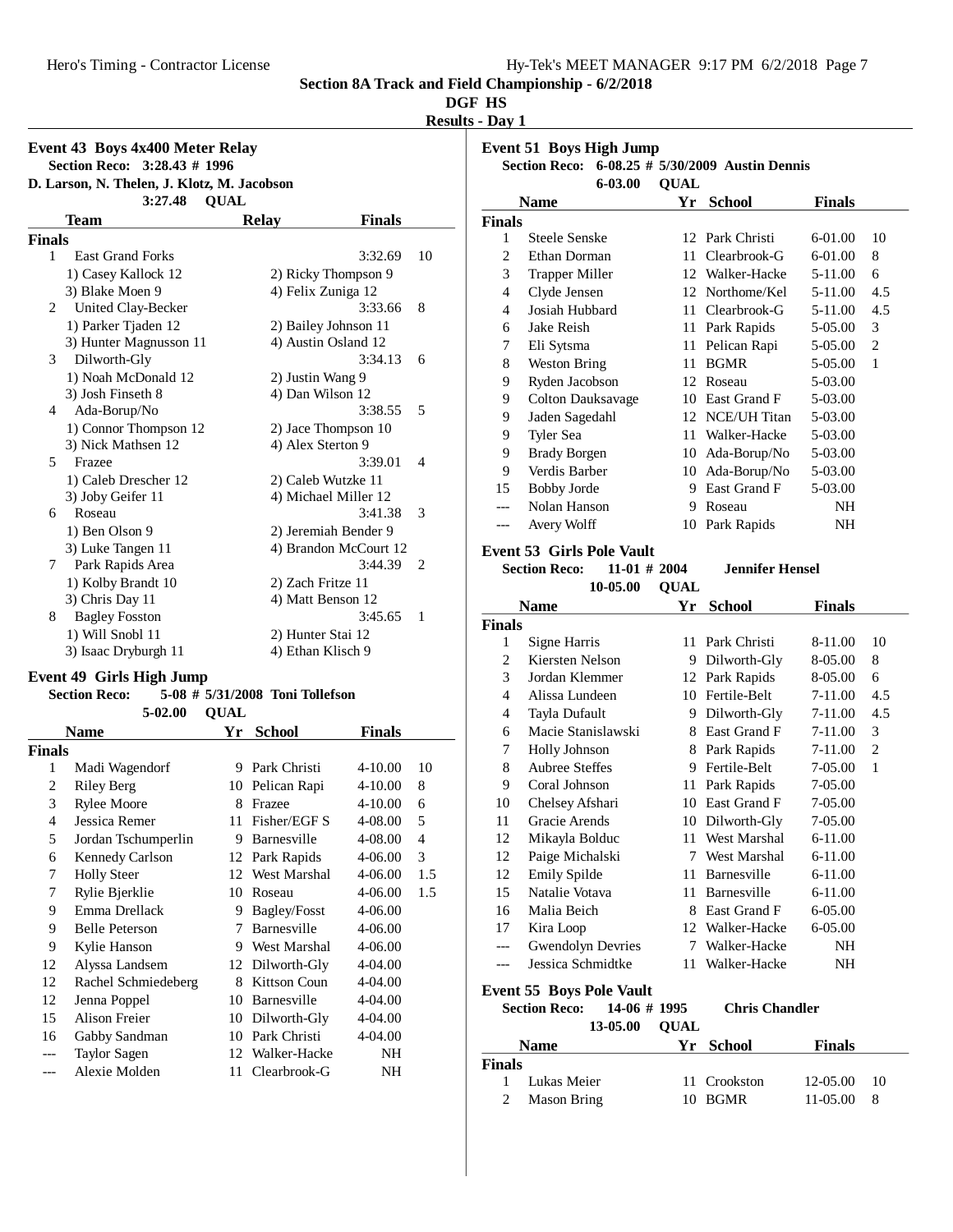**DGF HS**

**Results - Day 1**

|     |                                    |    |                 |               |                | IW3016 - DAY 1     |                   |
|-----|------------------------------------|----|-----------------|---------------|----------------|--------------------|-------------------|
|     | Finals  (Event 55 Boys Pole Vault) |    |                 |               |                | 10                 | Ryde              |
|     | <b>Name</b>                        | Yr | <b>School</b>   | <b>Finals</b> |                | 11                 | Jerer             |
| 3   | Shea Alto                          |    | 12 Walker-Hacke | 11-05.00      | 6              | 12                 | Adne              |
| 4   | Gabe Gracza                        |    | 12 Roseau       | 10-11.00      | 5              | 13                 | <b>Bobl</b>       |
| 5   | Ben Edeen                          |    | 10 Dilworth-Gly | 10-11.00      | $\overline{4}$ | 14                 | Hun               |
| 6   | Nels Braaten                       |    | 12 Roseau       | 10-11.00      | 3              | ---                | Jonn              |
| 7   | Jeremiah Engst                     |    | 11 Park Rapids  | 10-11.00      | $\overline{2}$ | Event 61 (         |                   |
| 8   | Nate Rehder                        | 11 | Barnesville     | 10-11.00      | $\mathbf{1}$   |                    | <b>Section I</b>  |
| 9   | <b>Trevor Dufault</b>              |    | 12 Dilworth-Gly | 10-05.00      |                |                    |                   |
| 10  | Zane Brosowske                     | 11 | Pelican Rapi    | 10-05.00      |                |                    | <b>Name</b>       |
| 10  | Andrew Wadsworth                   | 11 | Fertile-Belt    | 10-05.00      |                |                    |                   |
| 12  | Gavin Byron                        | 10 | Ada-Borup/No    | 9-11.00       |                | <b>Finals</b><br>1 | Alee              |
| 13  | Will Snobl                         | 11 | Bagley/Fosst    | 9-11.00       |                | 2                  |                   |
| 14  | Zach McGlynn                       | 9  | West Marshal    | 9-11.00       |                | 3                  | Abig              |
| 15  | Zackary Stevenson                  | 9  | Walker-Hacke    | 9-11.00       |                | 4                  | Paig              |
| 16  | Jensen Rice                        | 11 | Walker-Hacke    | 9-05.00       |                | 5                  | Sam               |
| --- | Weston Bring                       | 11 | <b>BGMR</b>     | NH            |                |                    | Kira              |
| --- | <b>Spencer Fritze</b>              |    | 11 Park Rapids  | NH            |                | 6                  | Andı              |
| --- | Caleb Drescher                     |    | 12 Frazee       | NH            |                | 7<br>$\Omega$      | Ryle<br>$T = 1$ . |

#### **Event 57 Girls Long Jump**

#### **Section Reco: 18-03.25 #**  $\overline{5/30/2009}$  **Analisa Huschle**

**16-11.00 QUAL** 

|               |                        | <b>School</b><br><b>Name</b><br>Үr |                     | Finals         |                |
|---------------|------------------------|------------------------------------|---------------------|----------------|----------------|
| <b>Finals</b> |                        |                                    |                     |                |                |
| 1             | Katherine Finseth      |                                    | 11 Dilworth-Gly     | 17-08.75       | <b>QUAL</b>    |
| 2             | Karley Motschenbacher  | 10                                 | Park Christi        | 17-08.50       | <b>QUAL</b>    |
| 3             | Abigail McGlynn        | 11                                 | West Marshal        | 17-02.75       | <b>QUAL</b>    |
| 4             | Jessica Weinrich       |                                    | 12 Pelican Rapi     | 16-11.50       | <b>OUAL</b>    |
| 5             | Tatianna Wiley         | 9                                  | Pelican Rapi        | 16-08.50       | 4              |
| 6             | <b>Shelby Pankratz</b> | 10                                 | <b>Kittson Coun</b> | 16-06.50       | $\mathcal{R}$  |
| 7             | Aleece Durbin          |                                    | 12 Crookston        | 16-06.25       | $\mathfrak{D}$ |
| 8             | Hannah Morgan          | 9                                  | Park Rapids         | 15-11.75       | 1              |
| 9             | Megan LaCrosse         | 12                                 | Red Lake Cou        | 15-11.50 1.2   |                |
| 10            | Jill Borowicz          | 11                                 | West Marshal        | $15-10.25$ 1.3 |                |
| 11            | Claire Meyer           | 11                                 | <b>Barnesville</b>  | $15-02.00$     | 1.4            |
| 12            | Meosha Hammer          | 11.                                | Clearbrook-G        | 14-09.50 1.3   |                |
| 13            | Emma Dorman            | 9                                  | Clearbrook-G        | 14-07.50       | 1.3            |
| 14            | Aaliyah Creekmore      | 10                                 | <b>BGMR</b>         | 13-11.50       | 1.2            |
| 15            | <b>Baylie Narum</b>    | 12                                 | Dilworth-Gly        | 12-08.00       | 1.2            |
|               | Kira Loop              | 12.                                | Walker-Hacke        | FOUL.          |                |

# **Event 59 Boys Long Jump**<br>Section Reco: 22-02 # 1999

|                               | 21-07.00                | <b>OUAL</b> |                 |               |                             |
|-------------------------------|-------------------------|-------------|-----------------|---------------|-----------------------------|
|                               | <b>Name</b>             | Yr          | <b>School</b>   | <b>Finals</b> |                             |
| <b>Finals</b>                 |                         |             |                 |               |                             |
| 1                             | Carlan Haugrud          |             | 12 Pelican Rapi | $20 - 11.00$  | 10                          |
| $\mathfrak{D}_{\mathfrak{p}}$ | <b>Isaac Durand</b>     | 11          | West Marshal    | $20-04.00$    | 8                           |
| 3                             | <b>Hunter Ehlers</b>    |             | 11 Clearbrook-G | 20-01.75      | 6                           |
| 4                             | Shawn Skjold            |             | 10 United Clay- | 19-03.75      | 5                           |
| 5                             | Verdis Barber           |             | 10 Ada-Borup/No | 19-02.50      | 4                           |
| 6                             | Jacob Ewen              |             | 10 Dilworth-Gly | 19-01.25      | 3                           |
| 7                             | Ethan Jorgensen         |             | 10 Park Christi | 19-00.75      | $\mathcal{D}_{\mathcal{L}}$ |
| 8                             | <b>Garrett Cossette</b> | 9           | United Clay-    | 19-00.00      | 1                           |
| 9                             | Jake Reish              | 11          | Park Rapids     | 18-09.50      | 4.2.                        |

**Adam Stratton** 

| 10 | Ryden Jacobson   | 12 Roseau                    | 18-00.50 1.2   |
|----|------------------|------------------------------|----------------|
| 11 | Jeremiah Bender  | 9 Roseau                     | 17-08.50 3.1   |
| 12 | Adnew Stueven    | 11 Northome/Kel 17-03.75 1.2 |                |
| 13 | Bobby Jorde      | 9 East Grand F 17-00.75 1.0  |                |
| 14 | Hunter Hed       | 12 Walker-Hacke              | $17-00.25$ 1.2 |
|    | --- Jonny Hamnes | 10 Clearbrook-G              | FOUL.          |
|    |                  |                              |                |

# **Eirls Triple Jump**

#### **Reco: 38-06.25 # 5/30/2009 Analisa Huschle QUAL35-11.00**

|        | Name                | Yr | <b>School</b>      | Finals       |                |
|--------|---------------------|----|--------------------|--------------|----------------|
| Finals |                     |    |                    |              |                |
| 1      | Aleece Durbin       |    | 12 Crookston       | 36-09.75     | QUAL           |
| 2      | Abigail McGlynn     | 11 | West Marshal       | 36-05.25     | <b>QUAL</b>    |
| 3      | Paige Ziegler       | 10 | Frazee             | 35-09.50     | 6              |
| 4      | Samantha Passa      | 9  | Barnesville        | 35-01.00     | 5              |
| 5      | Kira Loop           |    | 12 Walker-Hacke    | 34-10.50     | 4              |
| 6      | Andrea Dudley       | 11 | <b>Nevis</b>       | 33-05.00     | 3              |
| 7      | <b>Rylee Moore</b>  | 8  | Frazee             | 33-01.00     | $\overline{c}$ |
| 8      | Jordan Tschumperlin | 9  | <b>Barnesville</b> | 33-00.75     | $\mathbf{1}$   |
| 9      | Jill Borowicz       | 11 | West Marshal       | 33-00.25 3.6 |                |
| 10     | Julia Johnson       | 11 | Park Rapids        | 32-04.75 4.1 |                |
| 11     | Claire Meyer        | 11 | Barnesville        | 32-03.75 3.7 |                |
| 12     | Katherine Finseth   | 11 | Dilworth-Gly       | 31-11.25 4.9 |                |
| 13     | Andi Strege         | 11 | Kittson Coun       | 30-07.75 4.2 |                |
| 14     | Olivia Schultz      | 12 | Walker-Hacke       | 28-10.25 2.6 |                |
| ---    | Megan LaCrosse      | 12 | Red Lake Cou       | ND           | <b>NWI</b>     |
|        | Izabella Olson      | 8  | United Clay-       | ND.          | <b>NWI</b>     |

## **Event 63 Boys Triple Jump**

**Section Reco: 44-05.50 # 2000 Andrew Aakre QUAL43-08.00**

| <b>Name</b>    |                      | Yr | <b>School</b>   | <b>Finals</b> |                |
|----------------|----------------------|----|-----------------|---------------|----------------|
| <b>Finals</b>  |                      |    |                 |               |                |
| 1              | Bryce Kuznia         |    | 12 East Grand F | 42-08.50      | 10             |
| $\mathfrak{2}$ | Zach Widman          |    | 12 Walker-Hacke | 42-06.50      | 8              |
| 3              | Josh Finseth         | 8  | Dilworth-Gly    | 42-06.00      | 6              |
| 4              | Nick Mathsen         | 12 | Ada-Borup/No    | 41-11.50      | 5              |
| 5              | Albert Kargel        | 11 | Fertile-Belt    | 40-08.00      | 4              |
| 6              | Michael Miller       |    | 12 Frazee       | 40-07.50      | 3              |
| 7              | Jeremiah Bender      | 9  | Roseau          | 40-03.00      | $\overline{c}$ |
| 8              | Zachary Lykins       |    | 12 Bagley/Fosst | 39-06.50      | 1              |
| 9              | Kalvin Keomany       | 10 | Warroad         | 39-05.00      | 4.1            |
| 10             | Eli Sytsma           | 11 | Pelican Rapi    | 38-11.50 3.5  |                |
| 11             | <b>Hunter Ehlers</b> | 11 | Clearbrook-G    | 38-09.50 3.3  |                |
| 12             | Connor Thompson      |    | 12 Ada-Borup/No | 38-02.00      | 4.7            |
| 13             | <b>Joey Mark</b>     | 9  | Barnesville     | 37-06.50 5.0  |                |
| 14             | Justin Wang          | 9  | Dilworth-Gly    | 37-03.25 3.8  |                |
| 15             | Jake Reish           | 11 | Park Rapids     | 36-02.75 3.8  |                |
| 16             | <b>Bobby Jorde</b>   | 9  | East Grand F    | 36-02.25 2.8  |                |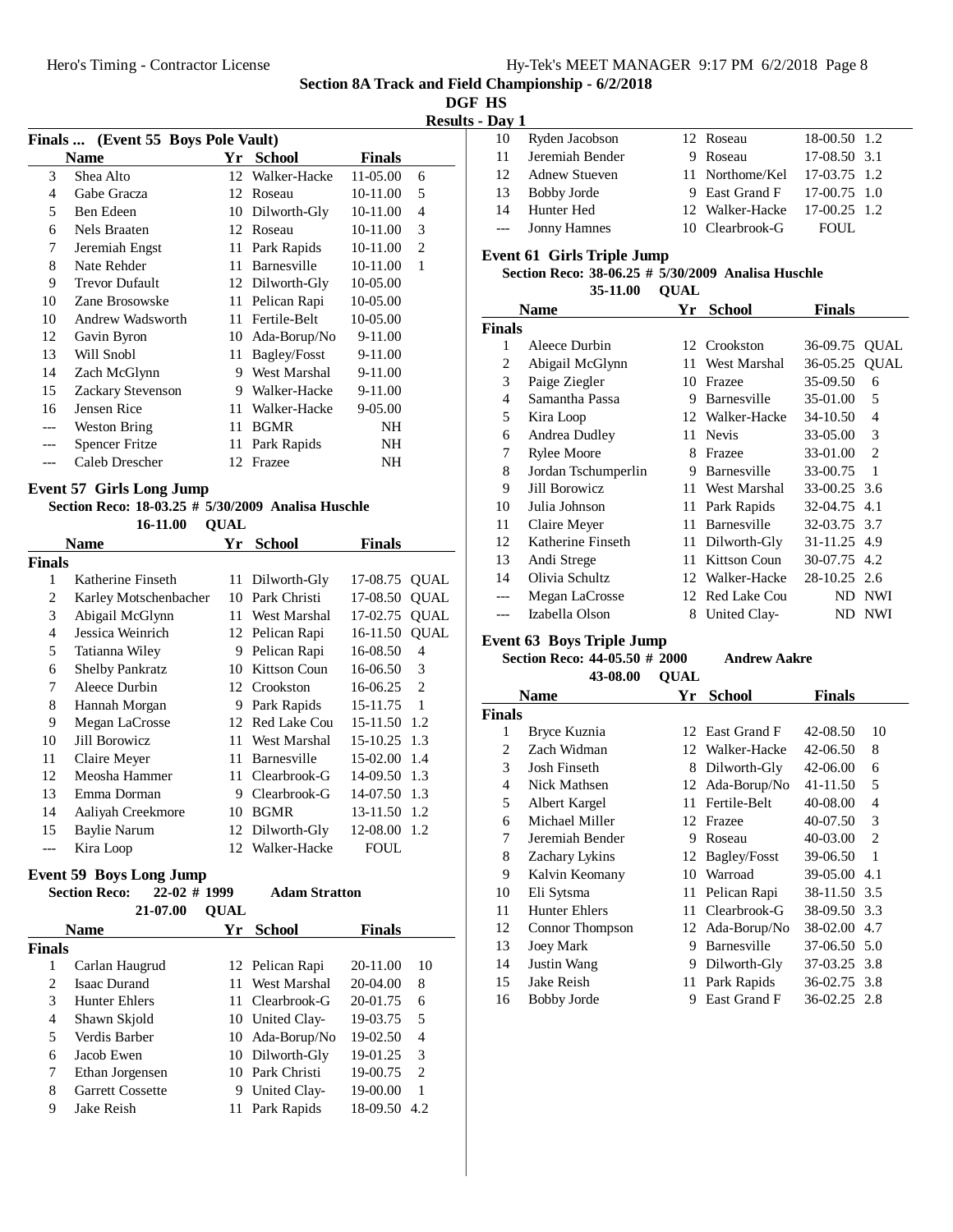Hero's Timing - Contractor License

|  | Hy-Tek's MEET MANAGER 9:17 PM 6/2/2018 Page 9 |  |  |
|--|-----------------------------------------------|--|--|
|  |                                               |  |  |

**Section 8A Track and Field Championship - 6/2/2018**

**DGF HS**

**Results - Day 1**

|                | <b>Event 65 Girls Discus Throw</b>                                           |             |                      |               |                | 7              | Cole Mastley             |
|----------------|------------------------------------------------------------------------------|-------------|----------------------|---------------|----------------|----------------|--------------------------|
|                | $147-04$ # 1990<br><b>Section Reco:</b>                                      |             | <b>Krista Wavra</b>  |               |                | 8              | Danae Stenze             |
|                | 116-11                                                                       | <b>OUAL</b> |                      |               |                | 9              | Grace Steiche            |
|                | <b>Name</b>                                                                  | Yr          | <b>School</b>        | <b>Finals</b> |                | 10             | Mckayla Chri             |
| <b>Finals</b>  |                                                                              |             |                      |               |                | 11             | Olivia Ericks            |
| 1              | Grace Steichen                                                               |             | 12 Dilworth-Gly      | 108-00.00     | 10             | 12             | Teaira Chand             |
| $\overline{c}$ | Jaiden McCollum                                                              |             | 12 Park Rapids       | 106-08.00     | 8              | 13             | <b>Faith Porter</b>      |
| 3              | Mckayla Christianson                                                         |             | 12 Roseau            | 104-02.00     | 6              | 14             | <b>Bailey Hallan</b>     |
| 4              | <b>Faith Porter</b>                                                          | 11          | West Marshal         | 101-11.00     | 5              | 15             | Eden Tofiban             |
| 5              |                                                                              |             | 12 Park Christi      | 101-09.00     | $\overline{4}$ |                | <b>Event 71 Boys Sho</b> |
| 6              | Allyson Kangas                                                               |             | Nevis                |               | 3              |                | <b>Section Reco:</b>     |
|                | <b>Cole Mastley</b>                                                          | 10          | 12 Clearbrook-G      | 98-10.00      | $\overline{2}$ |                | 51                       |
| 7              | Madalyne Faldet                                                              |             |                      | 98-00.00      |                |                |                          |
| 8              | Brooklyn Erickson                                                            |             | 12 Ada-Borup/No      | 96-09.00      | $\mathbf{1}$   |                | <b>Name</b>              |
| 9              | Abbey Johnson                                                                | 11          | West Marshal         | 95-05.00      |                | <b>Finals</b>  |                          |
| 10             | Jada Dillabough                                                              | 11          | Crookston            | 95-04.00      |                | 1              | Luke Vonesh              |
| 11             | <b>Taylor Sagen</b>                                                          |             | 12 Walker-Hacke      | 92-09.00      |                | 2              | <b>Trevor Dufau</b>      |
| 12             | Kristina Swendseid                                                           | 11          | West Marshal         | 90-00.00      |                | 3              | Vincent Helm             |
| 13             | Tessa Herman                                                                 | 11          | Barnesville          | 85-11.00      |                | $\overline{4}$ | <b>Bryce Anders</b>      |
| 14             | Amarah Dykema                                                                |             | 12 Walker-Hacke      | 78-09.00      |                | 5              | Jhett Pesch              |
| $---$          | Danae Stenzel                                                                |             | 10 Clearbrook-G      | ND            |                | 6              | <b>Mason Miller</b>      |
|                |                                                                              |             |                      |               |                | 7              | <b>Isaac Stene</b>       |
|                | <b>Event 67 Boys Discus Throw</b><br><b>Section Reco:</b><br>$166-00$ # 2004 |             |                      |               |                | 8              | Jacob Linden             |
|                |                                                                              |             | <b>Jerry Netland</b> |               |                | 9              | Cole Montpla             |
|                | 153-02                                                                       | <b>OUAL</b> |                      |               |                | 10             | Hunter Roseb             |
|                | <b>Name</b>                                                                  | Yr          | <b>School</b>        | <b>Finals</b> |                | 11             | Chase Olderb             |
| <b>Finals</b>  |                                                                              |             |                      |               |                | 12             | <b>Nick Podlak</b>       |
| 1              | Jacob Lindemann                                                              | 11          | Roseau               | 140-09.00     | 10             | 13             | Eric Myklese             |
| 2              | <b>Trevor Dufault</b>                                                        |             | 12 Dilworth-Gly      | 135-05.00     | 8              | 14             | Jacob Stewart            |
| 3              | Hunter Macziewski                                                            |             | 12 Dilworth-Gly      | 130-11.00     | 6              |                | $L_{\alpha\beta}$ Malaon |

| 1  | Jacob Lindemann       | 11. | Roseau                   | 140-09.00 | 10 |
|----|-----------------------|-----|--------------------------|-----------|----|
| 2  | <b>Trevor Dufault</b> |     | 12 Dilworth-Gly          | 135-05.00 | 8  |
| 3  | Hunter Macziewski     |     | 12 Dilworth-Gly          | 130-11.00 | 6  |
| 4  | Mason Miller          | 10  | Ada-Borup/No             | 126-00.00 | 5  |
| 5  | Luke Vonesh           | 11. | East Grand F             | 123-03.00 | 4  |
| 6  | <b>Bryce Anderson</b> | 11  | Dilworth-Gly             | 119-08.00 | 3  |
| 7  | Alex Fahey            | 11  | Northome/Kel             | 116-11.00 | 2  |
| 8  | Daniel Snetsinger     |     | 12 Mahnomen/Wau115-07.00 |           | 1  |
| 9  | Chase Olderbak        | 11  | East Grand F             | 110-11.00 |    |
| 10 | Hunter Zenzen         | 10  | Barnesville              | 108-08.00 |    |
| 11 | Carson Haugrud        |     | 12 Pelican Rapi          | 107-11.00 |    |
| 12 | Vincent Helmers       | 11. | Frazee                   | 104-10.00 |    |
| 13 | Samuel Scherzer       | 10  | <b>Bagley/Fosst</b>      | 104-01.00 |    |
| 14 | <b>Matt Thompson</b>  |     | 10 United Clay-          | 96-04.00  |    |
| 15 | Jacob Davis           | 10  | Warroad                  | 91-02.00  |    |
| 16 | Mason Wang            |     | 12 West Marshal          | 85-11.00  |    |
|    | Levi Nelson           |     | 10 Clearbrook-G          | ND        |    |

# **Event 69 Girls Shot Put**<br>Soction **Pages** 43.06.50 t

|               | Section Reco: 43-06.50 # 2000<br>38-07.00 | <b>OUAL</b> | <b>Amy Netland</b> |               |    |
|---------------|-------------------------------------------|-------------|--------------------|---------------|----|
|               | <b>Name</b>                               | Yr          | School             | <b>Finals</b> |    |
| <b>Finals</b> |                                           |             |                    |               |    |
|               | Jaiden McCollum                           |             | 12 Park Rapids     | 38-00.75      | 10 |
| 2             | Allyson Kangas                            |             | 12 Park Christi    | 37-00.50      | 8  |
| 3             | Jada Dillabough                           |             | 11 Crookston       | $36-02.50$    | 6  |
| 4             | Johnson Monica                            |             | 8 Northome/Kel     | 34-06.75      | 5  |
| 5             | Kya Anderson                              |             | 10 Barnesville     | 33-00.25      | 4  |
| 6             | Abbey Johnson                             |             | West Marshal       | 32-04.25      | 3  |

|    | Cole Mastley          | 10 Nevis        | 32-00.50 | $\mathfrak{D}_{\mathfrak{p}}$ |  |
|----|-----------------------|-----------------|----------|-------------------------------|--|
| 8  | Danae Stenzel         | 10 Clearbrook-G | 31-11.75 |                               |  |
| 9  | Grace Steichen        | 12 Dilworth-Gly | 31-10.00 |                               |  |
| 10 | Mckayla Christianson  | 12 Roseau       | 31-03.00 |                               |  |
| 11 | Olivia Erickson       | 11 Frazee       | 29-11.25 |                               |  |
| 12 | Teaira Chandler       | 12 West Marshal | 29-07.00 |                               |  |
| 13 | <b>Faith Porter</b>   | 11 West Marshal | 29-03.75 |                               |  |
| 14 | <b>Bailey Halland</b> | 12 United Clay- | 28-09.00 |                               |  |
| 15 | Eden Tofibam          | Park Christi    | 28-04.50 |                               |  |
|    |                       |                 |          |                               |  |

**ot Put**<br>56-01 # 1992 **David Borowicz** -06.00 **QUAL** 

| Name                   | Yr           | <b>School</b> | Finals                                                                                                                                                                  |                          |
|------------------------|--------------|---------------|-------------------------------------------------------------------------------------------------------------------------------------------------------------------------|--------------------------|
|                        |              |               |                                                                                                                                                                         |                          |
| Luke Vonesh            | 11           |               | 50-00.75                                                                                                                                                                | 10                       |
| <b>Trevor Dufault</b>  |              |               | 49-03.25                                                                                                                                                                | 8                        |
| <b>Vincent Helmers</b> | 11           | Frazee        | 47-05.50                                                                                                                                                                | 6                        |
| <b>Bryce Anderson</b>  |              |               | 47-03.00                                                                                                                                                                | 5                        |
| Jhett Pesch            | 11           | East Grand F  | 46-01.00                                                                                                                                                                | 4                        |
| Mason Miller           | 10           |               | 45-08.75                                                                                                                                                                | 3                        |
| <b>Isaac Stene</b>     |              |               | 45-04.75                                                                                                                                                                | $\overline{c}$           |
| Jacob Lindemann        | 11           | Roseau        | 44-02.25                                                                                                                                                                | 1                        |
| Cole Montplaisir       |              |               | 44-00.00                                                                                                                                                                |                          |
| Hunter Roseborough     |              |               | 43-08.25                                                                                                                                                                |                          |
| Chase Olderbak         |              |               | 42-07.75                                                                                                                                                                |                          |
| Nick Podlak            |              |               |                                                                                                                                                                         |                          |
| Eric Mykleseth         | 10           |               | 39-06.00                                                                                                                                                                |                          |
| Jacob Stewart          | 11           |               | 39-03.50                                                                                                                                                                |                          |
| Levi Nelson            | 10           | Clearbrook-G  | ND                                                                                                                                                                      |                          |
|                        | <b>inals</b> |               | East Grand F<br>12 Dilworth-Gly<br>11 Dilworth-Gly<br>Ada-Borup/No<br>12 NCE/UH Titan<br>12 Dilworth-Gly<br>12 Roseau<br>11 East Grand F<br>Fisher/EGF S<br>Park Rapids | 12 Mahnomen/Wau 39-06.75 |

#### Women - Team Rankings - 18 Events Scored 1) Frazee 77 2) Crookston 76 3) Pelican Rapids 74 4) Park Rapids Area 64 5) Park Christian 54 6) United Clay-Becker 42 7) Dilworth-Glyndon-Felton 40.5 8) Roseau 36.5 9) West Marshall Fusion 34.5 10) Warroad 32 11) Barnesville 25 12) Fertile-Beltrami 21.5 13) East Grand Forks 20 14) Kittson County Central 17 15) Nevis 16 16) Red Lake County 15 17) Northome Kelliher Blackduck 14 17) Bagley Fosston 14<br>17) Clearbrook-Gonvick 14 17) Clearbrook-Gonvick 20) Fisher/EGF Sacred Heart/Climax 7 21) Walker-Hackensack-Akeley 4 21) Ada-Borup/Norman County 4

|  | Men - Team Rankings - 18 Events Scored |  |  |
|--|----------------------------------------|--|--|
|  |                                        |  |  |

| 1) East Grand Forks        | 103 |
|----------------------------|-----|
| 2) Dilworth-Glyndon-Felton | 90  |